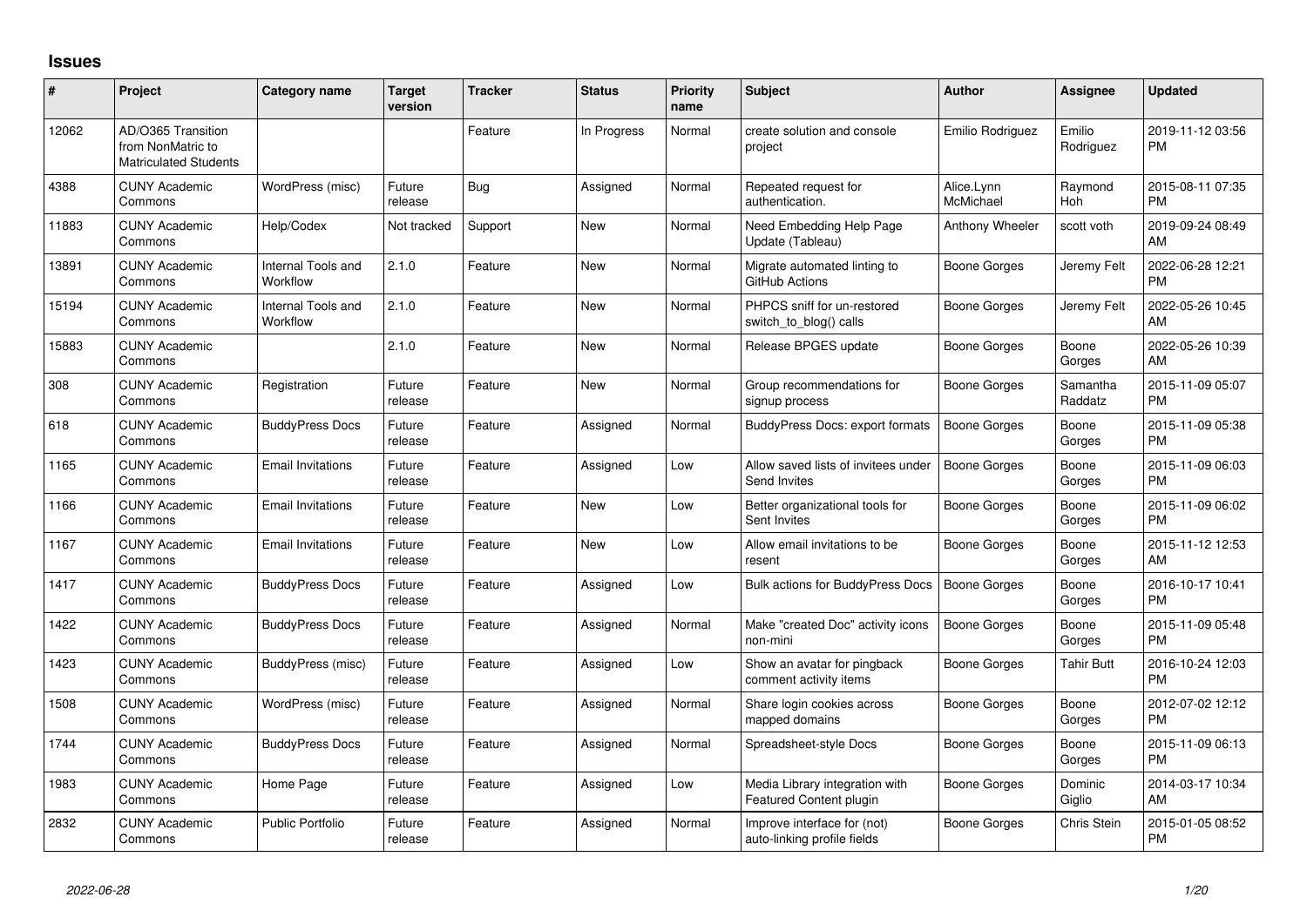| #     | <b>Project</b>                  | <b>Category name</b>     | <b>Target</b><br>version | <b>Tracker</b> | <b>Status</b> | <b>Priority</b><br>name | <b>Subject</b>                                                                            | <b>Author</b>       | Assignee        | <b>Updated</b>                |
|-------|---------------------------------|--------------------------|--------------------------|----------------|---------------|-------------------------|-------------------------------------------------------------------------------------------|---------------------|-----------------|-------------------------------|
| 3002  | <b>CUNY Academic</b><br>Commons | Search                   | Future<br>release        | Feature        | Assigned      | Normal                  | Overhaul CAC search by using<br>external search appliance                                 | Boone Gorges        | Boone<br>Gorges | 2020-07-15 03:05<br><b>PM</b> |
| 3048  | <b>CUNY Academic</b><br>Commons | <b>Public Portfolio</b>  | Future<br>release        | Feature        | <b>New</b>    | Low                     | Images for rich text profile fields                                                       | <b>Boone Gorges</b> | Boone<br>Gorges | 2014-02-19 12:56<br><b>PM</b> |
| 3192  | <b>CUNY Academic</b><br>Commons | Group Forums             | Future<br>release        | Feature        | Assigned      | Normal                  | Customizable forum views for<br>bbPress 2.x group forums                                  | Boone Gorges        | Raymond<br>Hoh  | 2015-11-09 12:47<br><b>PM</b> |
| 3193  | <b>CUNY Academic</b><br>Commons | Group Forums             | Future<br>release        | Feature        | Assigned      | Normal                  | bbPress 2.x dynamic roles and<br><b>RBE</b>                                               | Boone Gorges        | Boone<br>Gorges | 2014-09-30 01:30<br>PM        |
| 3330  | <b>CUNY Academic</b><br>Commons | My Commons               | Future<br>release        | Feature        | Assigned      | Normal                  | 'Commons Information" tool                                                                | <b>Boone Gorges</b> | Chris Stein     | 2014-09-22 08:46<br><b>PM</b> |
| 3580  | <b>CUNY Academic</b><br>Commons | Group Blogs              | Future<br>release        | Feature        | <b>New</b>    | Normal                  | Multiple blogs per group                                                                  | <b>Boone Gorges</b> | Boone<br>Gorges | 2018-02-20 02:02<br>РM        |
| 4481  | <b>CUNY Academic</b><br>Commons | Events                   | Future<br>release        | Feature        | <b>New</b>    | Normal                  | Group admins/mods should have<br>the ability to unlink an event from<br>the group         | <b>Boone Gorges</b> | Boone<br>Gorges | 2017-04-24 03:53<br>PM        |
| 4635  | <b>CUNY Academic</b><br>Commons | Authentication           | Future<br>release        | Feature        | <b>New</b>    | Normal                  | Allow non-WP authentication                                                               | Boone Gorges        | Sonja Leix      | 2019-03-01 02:05<br>PM        |
| 5234  | <b>CUNY Academic</b><br>Commons | Membership               | Future<br>release        | Feature        | Assigned      | Normal                  | Write Unconfirmed patch for WP                                                            | Boone Gorges        | Boone<br>Gorges | 2016-10-24 11:18<br>AM        |
| 5488  | <b>CUNY Academic</b><br>Commons | Social Paper             | Future<br>release        | Bug            | New           | Normal                  | Add a "last edited by" field to<br>Social Paper group directories                         | Boone Gorges        |                 | 2016-04-21 10:05<br><b>PM</b> |
| 5489  | <b>CUNY Academic</b><br>Commons | Social Paper             | Future<br>release        | Feature        | <b>New</b>    | Normal                  | Asc/desc sorting for Social Paper<br>directories                                          | <b>Boone Gorges</b> |                 | 2016-04-21 10:06<br>PM        |
| 6332  | <b>CUNY Academic</b><br>Commons | WordPress (misc)         | Future<br>release        | Feature        | New           | Normal                  | Allow uploaded files to be marked<br>as private in an ad hoc way                          | <b>Boone Gorges</b> |                 | 2016-10-17 11:41<br><b>PM</b> |
| 6749  | <b>CUNY Academic</b><br>Commons | Events                   | Future<br>release        | Bug            | <b>New</b>    | Low                     | BPEO iCal request can trigger<br>very large number of DB queries                          | <b>Boone Gorges</b> | Raymond<br>Hoh  | 2016-11-15 10:09<br><b>PM</b> |
| 7022  | <b>CUNY Academic</b><br>Commons | Announcements            | Future<br>release        | Bug            | <b>New</b>    | Normal                  | Sitewide announcements should<br>be displayed on, and dismissable<br>from, mapped domains | <b>Boone Gorges</b> | Boone<br>Gorges | 2018-03-22 10:18<br>AM        |
| 7663  | <b>CUNY Academic</b><br>Commons | Social Paper             | Future<br>release        | Bug            | <b>New</b>    | Normal                  | Social Paper notifications not<br>formatted correctly on secondary<br>sites               | <b>Boone Gorges</b> | Boone<br>Gorges | 2018-04-16 03:52<br><b>PM</b> |
| 9720  | <b>CUNY Academic</b><br>Commons | Authentication           | Future<br>release        | Feature        | <b>New</b>    | Normal                  | The Commons should be an<br>oAuth provider                                                | <b>Boone Gorges</b> |                 | 2019-03-01 02:04<br><b>PM</b> |
| 9926  | <b>CUNY Academic</b><br>Commons | <b>WordPress Plugins</b> | Future<br>release        | Bug            | <b>New</b>    | Normal                  | twitter-mentions-as-comments<br>cron jobs can run long                                    | Boone Gorges        | Boone<br>Gorges | 2018-10-24 12:34<br><b>PM</b> |
| 10380 | <b>CUNY Academic</b><br>Commons | WordPress (misc)         | Future<br>release        | Feature        | In Progress   | Normal                  | Remove blacklisted plugins                                                                | <b>Boone Gorges</b> |                 | 2022-04-26 12:00<br><b>PM</b> |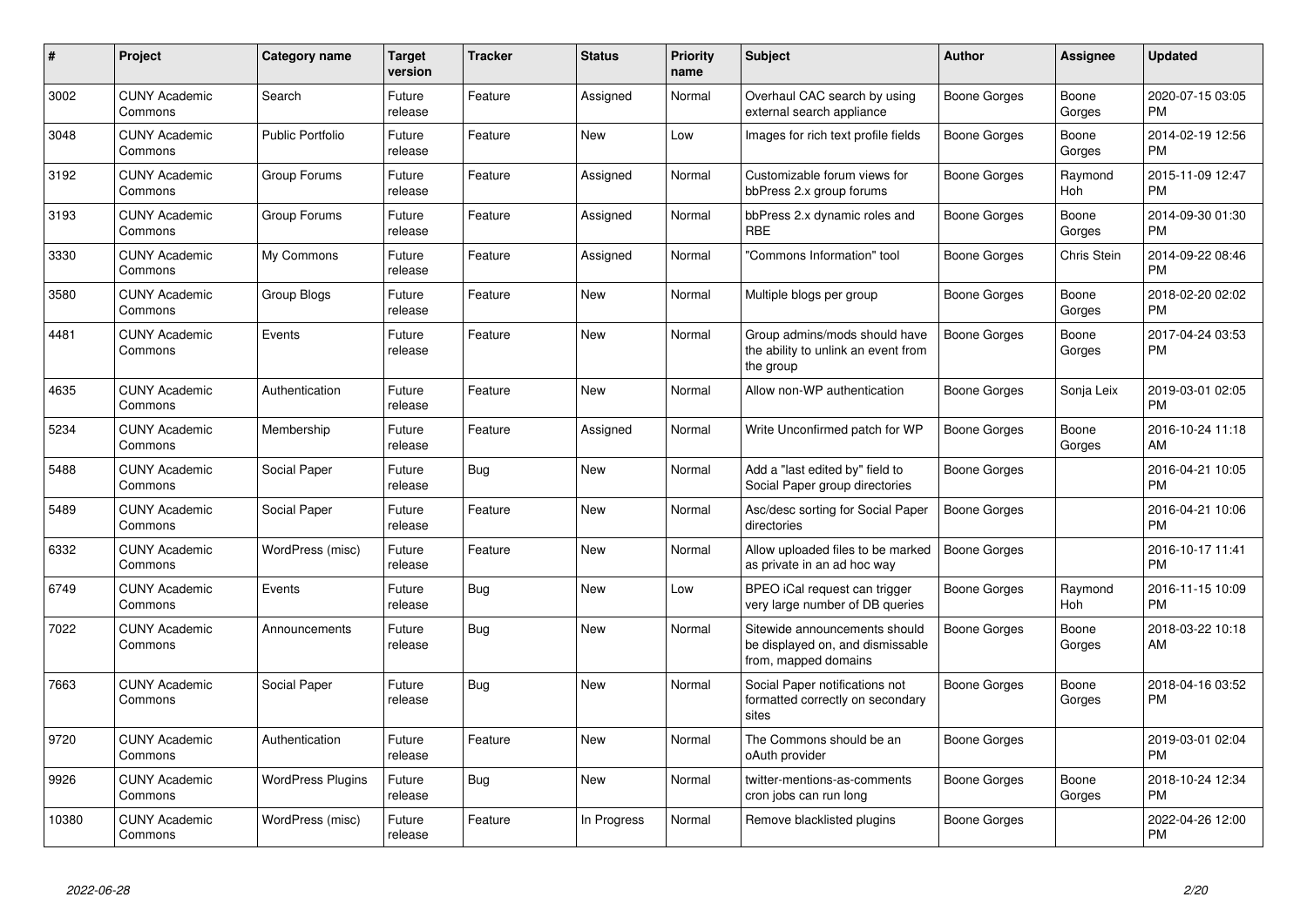| #     | Project                         | <b>Category name</b>           | <b>Target</b><br>version | <b>Tracker</b> | <b>Status</b>        | <b>Priority</b><br>name | Subject                                                                                                      | Author              | <b>Assignee</b> | <b>Updated</b>                |
|-------|---------------------------------|--------------------------------|--------------------------|----------------|----------------------|-------------------------|--------------------------------------------------------------------------------------------------------------|---------------------|-----------------|-------------------------------|
| 10580 | <b>CUNY Academic</b><br>Commons | Information<br>Architecture    | Future<br>release        | Design/UX      | New                  | Normal                  | Primary nav item review                                                                                      | Boone Gorges        | Sara Cannon     | 2022-06-28 01:29<br><b>PM</b> |
| 11024 | <b>CUNY Academic</b><br>Commons | WordPress (misc)               | Future<br>release        | Bug            | New                  | Normal                  | Subsites should not show "you<br>should update your .htaccess<br>now" notice after permalink setting<br>save | <b>Boone Gorges</b> |                 | 2019-01-28 01:35<br><b>PM</b> |
| 11392 | <b>CUNY Academic</b><br>Commons |                                | Future<br>release        | Bug            | <b>New</b>           | Normal                  | Migrate users away from<br><b>StatPress</b>                                                                  | <b>Boone Gorges</b> |                 | 2019-04-23 03:53<br><b>PM</b> |
| 11834 | <b>CUNY Academic</b><br>Commons | <b>Group Files</b>             | Future<br>release        | Feature        | New                  | Normal                  | Improved tools for managing<br>group file folders                                                            | Boone Gorges        | Sonja Leix      | 2019-09-06 03:55<br><b>PM</b> |
| 11945 | <b>CUNY Academic</b><br>Commons | Reckoning                      | Future<br>release        | Feature        | Reporter<br>Feedback | Normal                  | Add Comments bubble to<br>Reckoning views                                                                    | Boone Gorges        | Boone<br>Gorges | 2019-11-12 05:14<br><b>PM</b> |
| 12042 | <b>CUNY Academic</b><br>Commons | <b>Email Notifications</b>     | Future<br>release        | Feature        | New                  | Normal                  | Improved error logging for BPGES<br>send queue                                                               | Boone Gorges        | Boone<br>Gorges | 2021-11-19 12:25<br><b>PM</b> |
| 12091 | <b>CUNY Academic</b><br>Commons | <b>Group Files</b>             | Future<br>release        | Feature        | <b>New</b>           | Normal                  | Improved pre-upload file<br>validation for bp-group-documents                                                | Boone Gorges        | Boone<br>Gorges | 2019-11-14 01:21<br><b>PM</b> |
| 13048 | <b>CUNY Academic</b><br>Commons | Shortcodes and<br>embeds       | Future<br>release        | Feature        | New                  | Normal                  | Jupyter Notebooks support                                                                                    | <b>Boone Gorges</b> |                 | 2020-07-14 11:46<br>AM        |
| 13331 | <b>CUNY Academic</b><br>Commons | Site cloning                   | Future<br>release        | <b>Bug</b>     | <b>New</b>           | Normal                  | Combine Site Template and<br>Clone operations                                                                | Boone Gorges        | Jeremy Felt     | 2021-11-19 12:39<br><b>PM</b> |
| 13358 | <b>CUNY Academic</b><br>Commons | Group Forums                   | Future<br>release        | Feature        | <b>New</b>           | Normal                  | Improved UI for group forum<br>threading settings                                                            | Boone Gorges        | Raymond<br>Hoh  | 2021-11-19 12:27<br><b>PM</b> |
| 13466 | <b>CUNY Academic</b><br>Commons | Cavalcade                      | Future<br>release        | Feature        | New                  | Normal                  | Automated cleanup for duplicate<br>Cavalcade tasks                                                           | Boone Gorges        | Boone<br>Gorges | 2020-10-13 05:24<br><b>PM</b> |
| 13835 | <b>CUNY Academic</b><br>Commons | WordPress (misc)               | Future<br>release        | Feature        | New                  | Normal                  | Allow OneSearch widget to have<br>'CUNY' as campus                                                           | Boone Gorges        | Boone<br>Gorges | 2021-11-19 12:39<br><b>PM</b> |
| 14184 | <b>CUNY Academic</b><br>Commons | <b>Public Portfolio</b>        | Future<br>release        | Feature        | New                  | Normal                  | Centralized mechanism for storing<br>Campus affiliations                                                     | Boone Gorges        | Boone<br>Gorges | 2022-01-04 11:35<br>AM        |
| 14309 | <b>CUNY Academic</b><br>Commons | Group Library                  | Future<br>release        | Feature        | New                  | Normal                  | Better handling of<br>bp group document file<br>download attempts when file is<br>not present                | Boone Gorges        | Boone<br>Gorges | 2021-11-19 12:28<br><b>PM</b> |
| 14987 | <b>CUNY Academic</b><br>Commons | <b>WordPress Plugins</b>       | Future<br>release        | Bug            | <b>New</b>           | Normal                  | Elementor update causes<br>database freeze-up                                                                | Boone Gorges        | Boone<br>Gorges | 2021-11-29 12:02<br><b>PM</b> |
| 16092 | <b>CUNY Academic</b><br>Commons |                                | Future<br>release        | Feature        | Hold                 | Normal                  | Don't show main site in Site<br>search results                                                               | Boone Gorges        | Boone<br>Gorges | 2022-05-17 03:12<br>PM        |
| 3230  | <b>CUNY Academic</b><br>Commons | Internal Tools and<br>Workflow | Not tracked              | Feature        | Assigned             | High                    | Scripts for quicker<br>provisioning/updating of<br>development environments                                  | <b>Boone Gorges</b> | Boone<br>Gorges | 2016-01-26 04:54<br><b>PM</b> |
| 10794 | <b>CUNY Academic</b><br>Commons | Performance                    | Not tracked              | Bug            | New                  | Normal                  | Memcached connection<br>occasionally breaks                                                                  | Boone Gorges        | Boone<br>Gorges | 2018-12-06 03:30<br>PM        |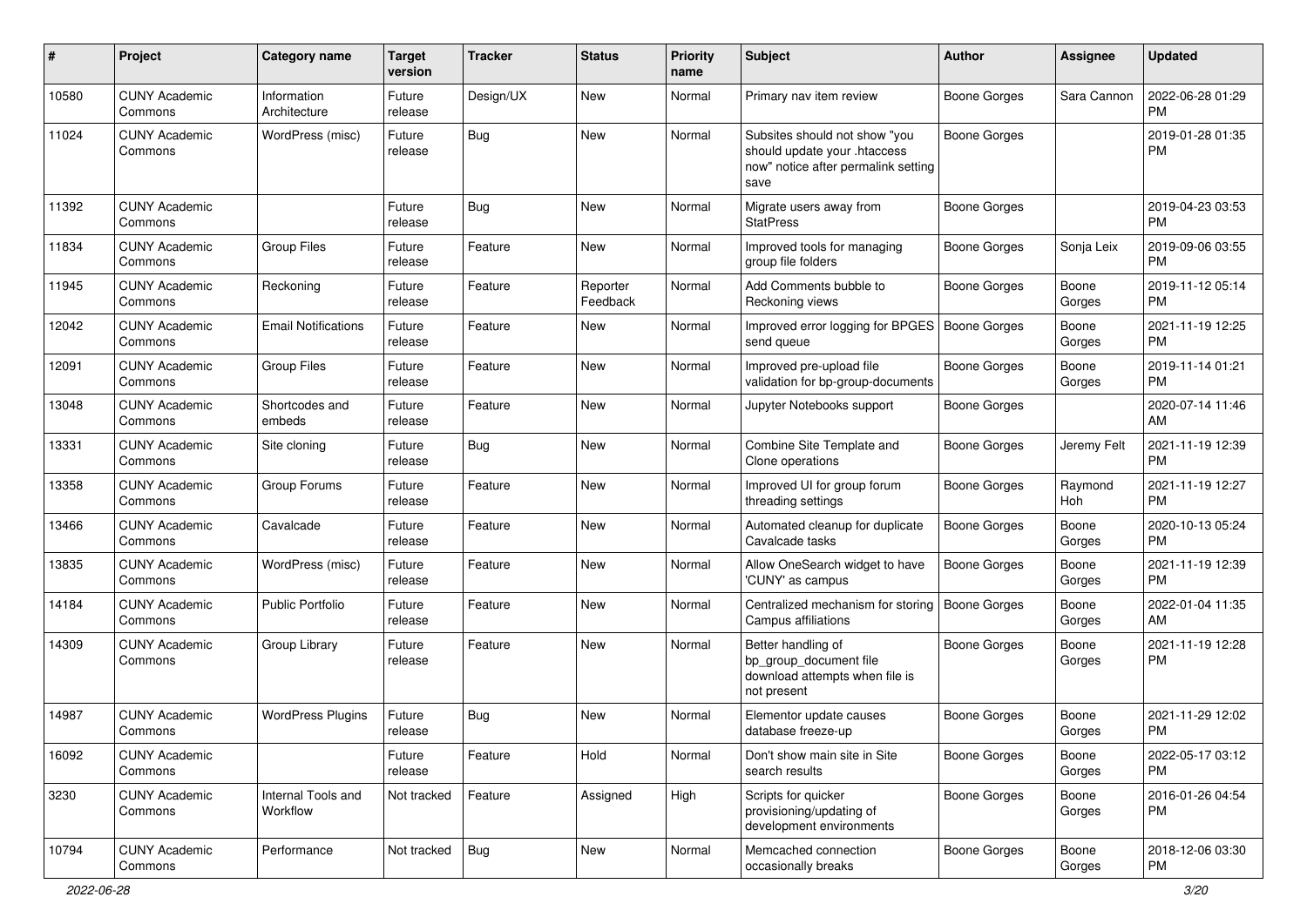| #     | Project                         | <b>Category name</b>     | <b>Target</b><br>version | <b>Tracker</b> | <b>Status</b>        | <b>Priority</b><br>name | <b>Subject</b>                                                          | <b>Author</b>       | <b>Assignee</b>       | <b>Updated</b>                |
|-------|---------------------------------|--------------------------|--------------------------|----------------|----------------------|-------------------------|-------------------------------------------------------------------------|---------------------|-----------------------|-------------------------------|
| 11517 | <b>CUNY Academic</b><br>Commons |                          | Not tracked              | Feature        | Assigned             | Normal                  | wp-accessibility plugin should not<br>strip 'target=" blank" by default | <b>Boone Gorges</b> | Laurie Hurson         | 2019-09-24 09:57<br>AM        |
| 12436 | <b>CUNY Academic</b><br>Commons |                          | Not tracked              | Bug            | Assigned             | Normal                  | Nightly system downtime                                                 | Boone Gorges        |                       | 2020-08-01 09:30<br>AM        |
| 12911 | <b>CUNY Academic</b><br>Commons |                          | Not tracked              | Feature        | <b>New</b>           | Normal                  | Block access to xmlrpc.php based<br>on User-Agent                       | <b>Boone Gorges</b> | Boone<br>Gorges       | 2020-06-09 05:12<br><b>PM</b> |
| 1460  | <b>CUNY Academic</b><br>Commons | Analytics                | Future<br>release        | Feature        | Assigned             | Normal                  | Update System Report                                                    | <b>Brian Foote</b>  | Boone<br>Gorges       | 2015-11-09 06:13<br><b>PM</b> |
| 860   | <b>CUNY Academic</b><br>Commons | Design                   | Future<br>release        | Design/UX      | Assigned             | Normal                  | <b>Standardize Button Treatment</b><br>Across the Commons               | Chris Stein         | Chris Stein           | 2014-05-01 09:45<br>AM        |
| 2881  | <b>CUNY Academic</b><br>Commons | <b>Public Portfolio</b>  | Future<br>release        | Feature        | Assigned             | Normal                  | Redesign the UX for Profiles                                            | Chris Stein         | Chris Stein           | 2016-10-13 12:45<br><b>PM</b> |
| 3059  | <b>CUNY Academic</b><br>Commons | Group Forums             | Future<br>release        | Design/UX      | <b>New</b>           | Normal                  | Forum Post Permissable Content<br><b>Explanatory Text</b>               | Chris Stein         | Chris Stein           | 2015-04-02 11:27<br>AM        |
| 2666  | <b>CUNY Academic</b><br>Commons | About page               | Not tracked              | Documentation  | Assigned             | Normal                  | Update About Text                                                       | Chris Stein         | Luke Waltzer          | 2016-03-04 11:19<br>AM        |
| 3565  | <b>CUNY Academic</b><br>Commons | My Commons               | Not tracked              | Documentation  | <b>New</b>           | Normal                  | Load Newest inconsistencies                                             | Chris Stein         | scott voth            | 2015-11-09 01:16<br><b>PM</b> |
| 13199 | <b>CUNY Academic</b><br>Commons | Group Forums             | Future<br>release        | Feature        | <b>New</b>           | Normal                  | Favoring Groups over bbPress<br>plugin                                  | Colin McDonald      | Colin<br>McDonald     | 2021-11-19 12:28<br><b>PM</b> |
| 13370 | <b>CUNY Academic</b><br>Commons | Group Library            | Future<br>release        | Feature        | New                  | Normal                  | Library bulk deletion and folder<br>editing                             | Colin McDonald      | Boone<br>Gorges       | 2020-10-13 10:41<br>AM        |
| 15210 | <b>CUNY Academic</b><br>Commons | Analytics                | Not tracked              | Design/UX      | <b>New</b>           | Normal                  | Google Analytics improvements                                           | Colin McDonald      | Boone<br>Gorges       | 2022-05-24 10:47<br>AM        |
| 9729  | <b>CUNY Academic</b><br>Commons | <b>SEO</b>               | Not tracked              | Support        | <b>New</b>           | Normal                  | 503 Errors showing on<br>newlaborforum.cuny.edu                         | Diane Krauthamer    | Raymond<br><b>Hoh</b> | 2018-05-22 04:48<br><b>PM</b> |
| 3615  | <b>CUNY Academic</b><br>Commons | Redmine                  | Not tracked              | Feature        | <b>New</b>           | Low                     | Create Redmine issues via email                                         | Dominic Giglio      | Boone<br>Gorges       | 2017-11-16 11:36<br>AM        |
| 13457 | <b>CUNY Academic</b><br>Commons | Group Forums             | 2.0.2                    | <b>Bug</b>     | <b>New</b>           | High                    | Forum post not sending<br>notifications                                 | Filipa Calado       | Raymond<br><b>Hoh</b> | 2022-06-14 11:36<br>AM        |
| 11649 | <b>CUNY Academic</b><br>Commons | <b>WordPress Plugins</b> | 2.0.2                    | Bug            | In Progress          | Normal                  | CC license displayed on every<br>page                                   | Gina Cherry         | Raymond<br><b>Hoh</b> | 2022-06-14 11:36<br>AM        |
| 11545 | <b>CUNY Academic</b><br>Commons | <b>WordPress Plugins</b> | Not tracked              | Support        | <b>New</b>           | Normal                  | <b>Twitter searches in WordPress</b>                                    | Gina Cherry         | <b>Matt Gold</b>      | 2019-09-23 01:03<br><b>PM</b> |
| 12004 | <b>CUNY Academic</b><br>Commons |                          | Not tracked              | Support        | Reporter<br>Feedback | Normal                  | Notifications for spam blog<br>comments                                 | Gina Cherry         | Raymond<br>Hoh        | 2019-11-01 12:05<br><b>PM</b> |
| 14842 | <b>CUNY Academic</b><br>Commons |                          | Not tracked              | Support        | Reporter<br>Feedback | Normal                  | Question about widgets and block<br>editor                              | Gina Cherry         |                       | 2021-10-06 03:01<br><b>PM</b> |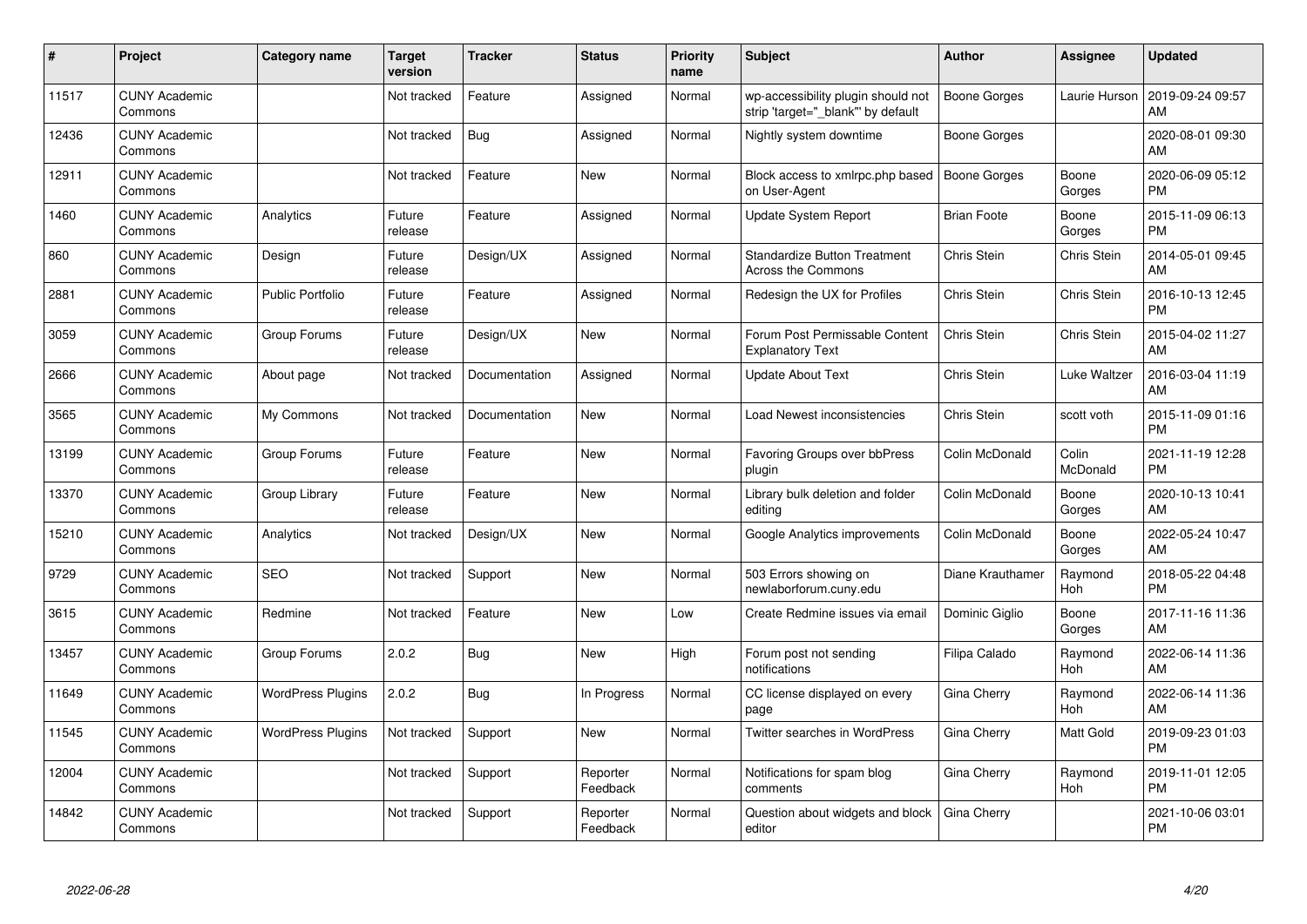| $\pmb{\#}$ | Project                         | Category name            | <b>Target</b><br>version | Tracker    | <b>Status</b>        | <b>Priority</b><br>name | <b>Subject</b>                                                               | <b>Author</b> | Assignee            | <b>Updated</b>                |
|------------|---------------------------------|--------------------------|--------------------------|------------|----------------------|-------------------------|------------------------------------------------------------------------------|---------------|---------------------|-------------------------------|
| 3473       | <b>CUNY Academic</b><br>Commons | <b>User Experience</b>   | Future<br>release        | Feature    | Assigned             | Normal                  | Commons profile: Add help info<br>about "Positions" replacing "title"        | Keith Miyake  | Samantha<br>Raddatz | 2015-11-09 02:28<br><b>PM</b> |
| 6755       | <b>CUNY Academic</b><br>Commons | WordPress (misc)         | Future<br>release        | <b>Bug</b> | <b>New</b>           | Normal                  | Cannot Deactivate Plugin                                                     | Laura Kane    |                     | 2016-11-16 01:12<br><b>PM</b> |
| 12121      | <b>CUNY Academic</b><br>Commons | WordPress Plugins        | 2.0.2                    | Feature    | Reporter<br>Feedback | Normal                  | Embedding H5P Iframes on<br>Commons Site                                     | Laurie Hurson | Boone<br>Gorges     | 2022-06-14 11:36<br>AM        |
| 14439      | <b>CUNY Academic</b><br>Commons | Spam/Spam<br>Prevention  | 2.0.2                    | Support    | Assigned             | Normal                  | Aprroved comments held for<br>moderation                                     | Laurie Hurson | Raymond<br>Hoh      | 2022-06-14 11:36<br>AM        |
| 15613      | <b>CUNY Academic</b><br>Commons |                          | 2.0.2                    | Feature    | Reporter<br>Feedback | Normal                  | Adding "Passster" plugin                                                     | Laurie Hurson |                     | 2022-06-14 11:36<br>AM        |
| 16199      | <b>CUNY Academic</b><br>Commons | <b>Directories</b>       | 2.0.2                    | Bug        | <b>New</b>           | Normal                  | Removed "Semester" Filter from<br><b>Courses Directory</b>                   | Laurie Hurson | Boone<br>Gorges     | 2022-06-14 11:36<br>AM        |
| 14936      | <b>CUNY Academic</b><br>Commons |                          |                          | <b>Bug</b> | <b>New</b>           | Normal                  | Commons websites blocked by<br>SPS campus network                            | Laurie Hurson |                     | 2021-11-03 03:57<br><b>PM</b> |
| 14940      | <b>CUNY Academic</b><br>Commons |                          |                          | Bug        | <b>New</b>           | Normal                  | Discrepancy between Commons<br>profile "sites" and actual # of sites         | Laurie Hurson |                     | 2021-11-08 11:09<br>AM        |
| 15757      | <b>CUNY Academic</b><br>Commons |                          |                          | <b>Bug</b> | <b>New</b>           | Normal                  | Members # do not match                                                       | Laurie Hurson |                     | 2022-03-30 04:52<br><b>PM</b> |
| 9289       | <b>CUNY Academic</b><br>Commons | <b>WordPress Plugins</b> | Future<br>release        | <b>Bug</b> | Reporter<br>Feedback | Normal                  | Email Users Plugin                                                           | Laurie Hurson | Boone<br>Gorges     | 2018-10-24 12:34<br><b>PM</b> |
| 11131      | <b>CUNY Academic</b><br>Commons |                          | Future<br>release        | Feature    | Reporter<br>Feedback | Normal                  | <b>Image Annotation Plugins</b>                                              | Laurie Hurson |                     | 2019-02-26 11:33<br>AM        |
| 11789      | <b>CUNY Academic</b><br>Commons | Courses                  | Future<br>release        | Feature    | <b>New</b>           | Normal                  | Ability to remove item from<br>Courses list                                  | Laurie Hurson | Sonja Leix          | 2019-09-24 12:28<br><b>PM</b> |
| 11843      | <b>CUNY Academic</b><br>Commons | WordPress (misc)         | Future<br>release        | Design/UX  | <b>New</b>           | Normal                  | Tweaking the Gutenberg Editor<br>Interface                                   | Laurie Hurson |                     | 2022-04-26 12:00<br><b>PM</b> |
| 12446      | <b>CUNY Academic</b><br>Commons | Groups (misc)            | Future<br>release        | Feature    | Reporter<br>Feedback | Normal                  | Toggle default site to group forum<br>posting                                | Laurie Hurson | Laurie Hurson       | 2020-03-10 11:57<br>AM        |
| 13650      | <b>CUNY Academic</b><br>Commons | Group Library            | Future<br>release        | Feature    | <b>New</b>           | Normal                  | Forum Attachments in Group<br>Library                                        | Laurie Hurson |                     | 2021-11-19 12:30<br><b>PM</b> |
| 14787      | <b>CUNY Academic</b><br>Commons | Plugin Packages          | Future<br>release        | Feature    | <b>New</b>           | Normal                  | Creating a "Design" plugin<br>package                                        | Laurie Hurson | scott voth          | 2022-04-27 04:56<br><b>PM</b> |
| 11415      | <b>CUNY Academic</b><br>Commons | <b>WordPress Plugins</b> | Not tracked              | <b>Bug</b> | Reporter<br>Feedback | Normal                  | <b>Blog Subscriptions in Jetpack</b>                                         | Laurie Hurson |                     | 2019-05-14 10:34<br>AM        |
| 11879      | <b>CUNY Academic</b><br>Commons |                          | Not tracked              | <b>Bug</b> | <b>New</b>           | Normal                  | Hypothesis comments appearing<br>on multiple, different pdfs across<br>blogs | Laurie Hurson | Laurie Hurson       | 2019-09-19 02:39<br><b>PM</b> |
| 12328      | <b>CUNY Academic</b><br>Commons |                          | Not tracked              | Support    | <b>New</b>           | Normal                  | Sign up Code for Non-CUNY<br>Faculty                                         | Laurie Hurson |                     | 2020-01-28 10:25<br>AM        |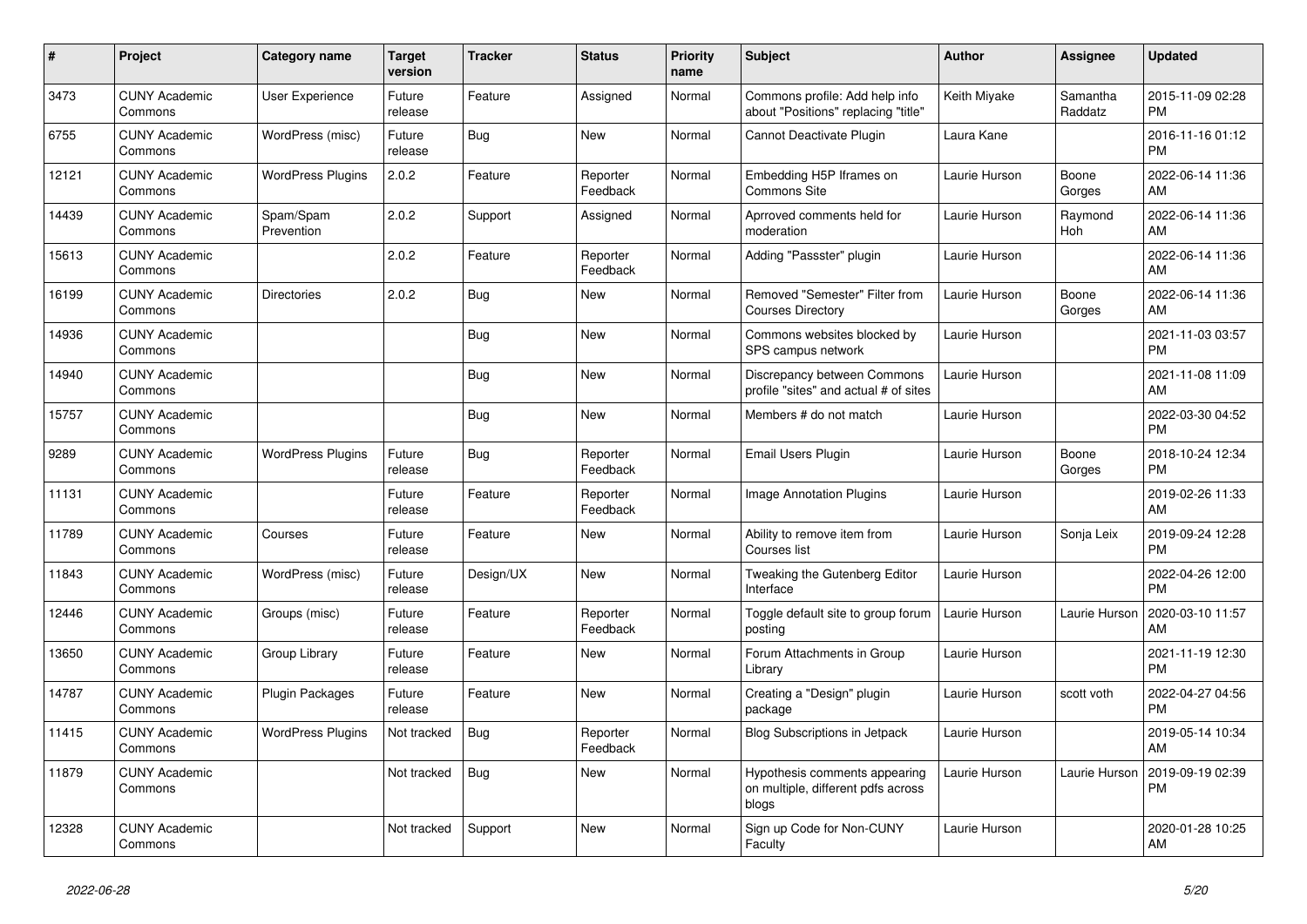| #     | <b>Project</b>                  | <b>Category name</b>      | <b>Target</b><br>version | <b>Tracker</b> | <b>Status</b>        | <b>Priority</b><br>name | <b>Subject</b>                                              | <b>Author</b> | <b>Assignee</b>     | <b>Updated</b>                |
|-------|---------------------------------|---------------------------|--------------------------|----------------|----------------------|-------------------------|-------------------------------------------------------------|---------------|---------------------|-------------------------------|
| 12438 | <b>CUNY Academic</b><br>Commons | Courses                   | Not tracked              | <b>Bug</b>     | <b>New</b>           | Normal                  | Site appearing twice                                        | Laurie Hurson | Boone<br>Gorges     | 2020-02-18 01:34<br><b>PM</b> |
| 12484 | <b>CUNY Academic</b><br>Commons |                           | Not tracked              | Support        | Reporter<br>Feedback | Normal                  | Sign up Code for COIL Course<br>starting in March           | Laurie Hurson | <b>Matt Gold</b>    | 2020-03-02 02:26<br><b>PM</b> |
| 14475 | <b>CUNY Academic</b><br>Commons |                           | Not tracked              | Publicity      | <b>New</b>           | Normal                  | <b>OER Showcase Page</b>                                    | Laurie Hurson | Laurie Hurson       | 2021-09-14 10:46<br>AM        |
| 14504 | <b>CUNY Academic</b><br>Commons |                           | Not tracked              | Publicity      | Reporter<br>Feedback | Normal                  | Adding showcases to home page<br>menu                       | Laurie Hurson | Boone<br>Gorges     | 2022-01-19 03:26<br><b>PM</b> |
| 14538 | <b>CUNY Academic</b><br>Commons |                           | Not tracked              | Support        | Reporter<br>Feedback | Normal                  | <b>Weebly To Commons</b>                                    | Laurie Hurson |                     | 2021-09-14 10:47<br>AM        |
| 15176 | <b>CUNY Academic</b><br>Commons |                           | Not tracked              | Support        | Reporter<br>Feedback | Normal                  | Archiving Q Writing & Old<br>Wordpress Sites on the Commons | Laurie Hurson |                     | 2022-02-08 10:28<br>AM        |
| 15923 | <b>CUNY Academic</b><br>Commons |                           | Not tracked              | Feature        | Reporter<br>Feedback | Normal                  | <b>Bellows Plugin Adjustments</b>                           | Laurie Hurson |                     | 2022-04-20 10:10<br>AM        |
| 9060  | <b>CUNY Academic</b><br>Commons | Commons In A Box          | Not tracked              | <b>Bug</b>     | Hold                 | Normal                  | Problems with CBox image library<br>upload                  | Lisa Rhody    | Raymond<br>Hoh      | 2018-01-10 03:26<br><b>PM</b> |
| 2325  | <b>CUNY Academic</b><br>Commons | BuddyPress (misc)         | Future<br>release        | Feature        | Assigned             | Low                     | Profile should have separate<br>fields for first/last names | local admin   | Boone<br>Gorges     | 2015-11-09 06:09<br><b>PM</b> |
| 2610  | <b>CUNY Academic</b><br>Commons | Group Invitations         | Future<br>release        | Feature        | Assigned             | Low                     | Request: Custom invitation<br>message to group invites      | local admin   | Boone<br>Gorges     | 2015-11-09 06:13<br><b>PM</b> |
| 2175  | <b>CUNY Academic</b><br>Commons | WordPress (misc)          | Not tracked              | Support        | Assigned             | Normal                  | Subscibe 2 vs. Jetpack<br>subscription options              | local admin   | Matt Gold           | 2016-01-26 04:58<br><b>PM</b> |
| 2612  | <b>CUNY Academic</b><br>Commons |                           | Not tracked              | Publicity      | Assigned             | Normal                  | Pinterest site for the Commons                              | local admin   | Sarah<br>Morgano    | 2016-03-04 11:19<br>AM        |
| 5225  | <b>CUNY Academic</b><br>Commons | Registration              | Future<br>release        | Feature        | Assigned             | Normal                  | On-boarding Issues                                          | Luke Waltzer  | Samantha<br>Raddatz | 2016-02-12 02:58<br><b>PM</b> |
| 5268  | <b>CUNY Academic</b><br>Commons | Group Forums              | Future<br>release        | Bug            | Assigned             | Normal                  | Long-time to post to multiple<br>groups                     | Luke Waltzer  | Daniel Jones        | 2016-09-07 06:31<br><b>PM</b> |
| 6078  | <b>CUNY Academic</b><br>Commons | <b>Blogs (BuddyPress)</b> | Future<br>release        | Feature        | <b>New</b>           | Normal                  | <b>Explore Adding Network Blog</b><br>Metadata Plugin       | Luke Waltzer  | Luke Waltzer        | 2016-10-11 10:29<br><b>PM</b> |
| 6356  | <b>CUNY Academic</b><br>Commons | <b>WordPress Plugins</b>  | Future<br>release        | Bug            | Reporter<br>Feedback | Low                     | Should Subscribe2 be<br>deprecated?                         | Luke Waltzer  |                     | 2017-03-20 12:20<br><b>PM</b> |
| 6389  | <b>CUNY Academic</b><br>Commons | <b>BuddyPress Docs</b>    | Future<br>release        | Feature        | New                  | Low                     | Make Discussion Area Visible<br>When Editing a Doc          | Luke Waltzer  | Boone<br>Gorges     | 2016-10-21 04:16<br><b>PM</b> |
| 6392  | <b>CUNY Academic</b><br>Commons | Group Forums              | Future<br>release        | Design/UX      | Assigned             | Low                     | Composition/Preview Panes in<br>Forum Posts                 | Luke Waltzer  | Paige Dupont        | 2016-10-21 04:26<br><b>PM</b> |
| 7624  | <b>CUNY Academic</b><br>Commons | BuddyPress (misc)         | Future<br>release        | Design/UX      | <b>New</b>           | Normal                  | <b>BP Notifications</b>                                     | Luke Waltzer  | Paige Dupont        | 2017-02-08 10:43<br>PM        |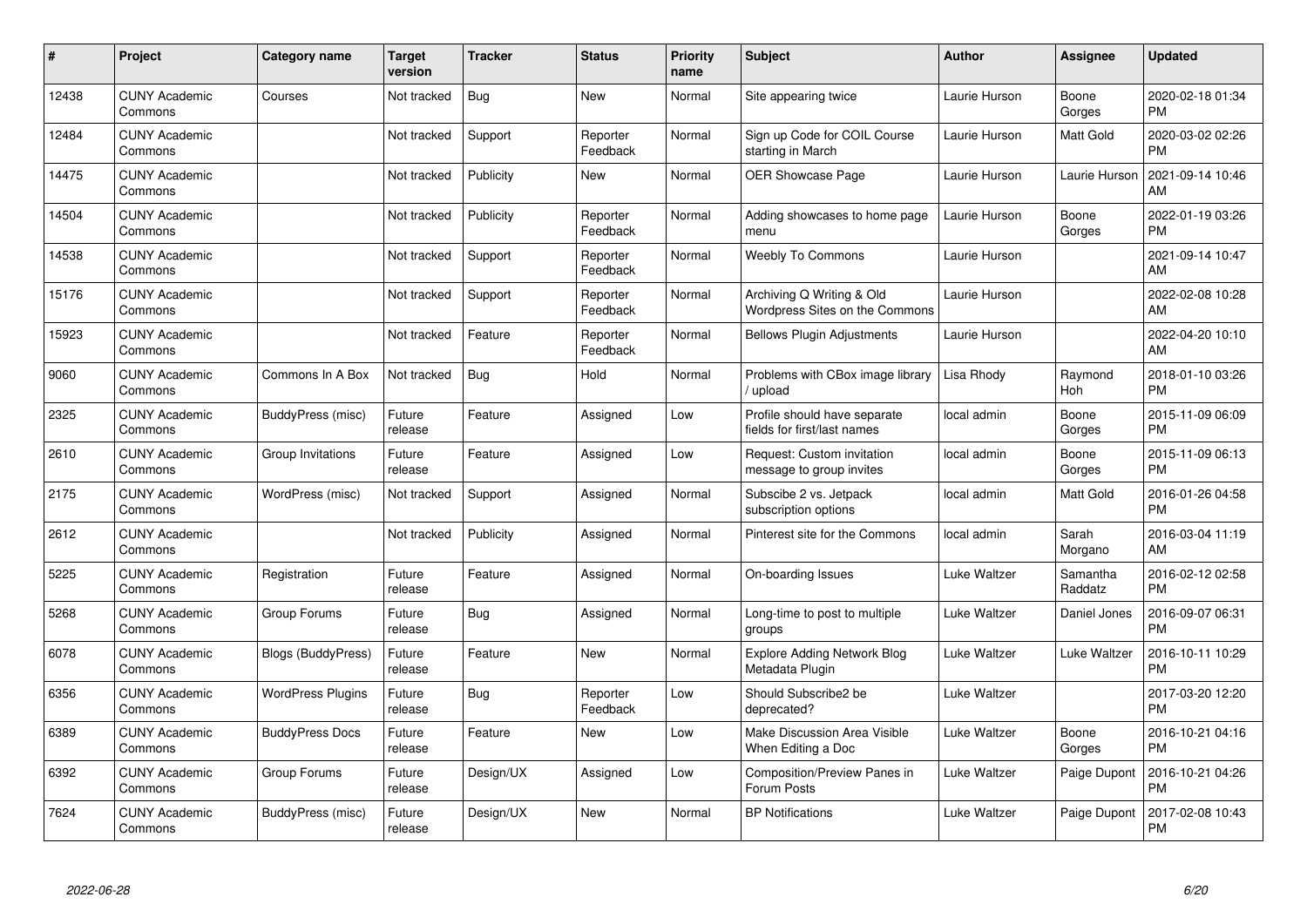| $\pmb{\#}$ | Project                         | <b>Category name</b>      | <b>Target</b><br>version | <b>Tracker</b> | <b>Status</b>                       | <b>Priority</b><br>name | <b>Subject</b>                                                                             | <b>Author</b>   | <b>Assignee</b>     | <b>Updated</b>                |
|------------|---------------------------------|---------------------------|--------------------------|----------------|-------------------------------------|-------------------------|--------------------------------------------------------------------------------------------|-----------------|---------------------|-------------------------------|
| 7981       | <b>CUNY Academic</b><br>Commons | Social Paper              | Future<br>release        | <b>Bug</b>     | <b>New</b>                          | Normal                  | Social Paper comments should<br>not go to spam                                             | Luke Waltzer    | Boone<br>Gorges     | 2018-04-16 03:52<br><b>PM</b> |
| 8835       | <b>CUNY Academic</b><br>Commons | <b>Blogs (BuddyPress)</b> | Future<br>release        | Feature        | <b>New</b>                          | Normal                  | Extend cuny.is shortlinks to sites                                                         | Luke Waltzer    | Boone<br>Gorges     | 2022-04-26 11:59<br>AM        |
| 9211       | <b>CUNY Academic</b><br>Commons | <b>WordPress Plugins</b>  | Future<br>release        | Support        | Reporter<br>Feedback                | Normal                  | Auto-Role Setting in Forum Plugin<br><b>Causing Some Confusion</b>                         | Luke Waltzer    | Boone<br>Gorges     | 2018-03-13 11:44<br>AM        |
| 9895       | <b>CUNY Academic</b><br>Commons | Onboarding                | Future<br>release        | Feature        | Assigned                            | Normal                  | Add "Accept Invitation"<br>link/button/function to Group<br>and/or Site invitation emails? | Luke Waltzer    | Boone<br>Gorges     | 2018-06-07 12:42<br><b>PM</b> |
| 5317       | <b>CUNY Academic</b><br>Commons | Group Blogs               | Not tracked              | <b>Bug</b>     | Reporter<br>Feedback                | Normal                  | Notifications of New Post Didn't<br>Come                                                   | Luke Waltzer    | Samantha<br>Raddatz | 2016-03-21 10:41<br><b>PM</b> |
| 6644       | <b>CUNY Academic</b><br>Commons |                           | Not tracked              | <b>Bug</b>     | Reporter<br>Feedback                | High                    | White Screen at Login Pge                                                                  | Luke Waltzer    | Raymond<br>Hoh      | 2016-11-21 10:34<br><b>PM</b> |
| 7928       | <b>CUNY Academic</b><br>Commons | Group Forums              | Not tracked              | Bug            | New                                 | Normal                  | Duplicate Forum post                                                                       | Luke Waltzer    | Raymond<br>Hoh      | 2017-04-11 09:27<br><b>PM</b> |
| 13430      | <b>CUNY Academic</b><br>Commons | Reply By Email            | Not tracked              | Bug            | New                                 | Normal                  | Delay in RBE                                                                               | Luke Waltzer    | Raymond<br>Hoh      | 2020-10-13 11:16<br>AM        |
| 8078       | <b>CUNY Academic</b><br>Commons | <b>WordPress Plugins</b>  | Future<br>release        | System Upgrade | Assigned                            | Normal                  | CommentPress Updates                                                                       | Margaret Galvan | Christian<br>Wach   | 2017-05-08 03:49<br><b>PM</b> |
| 8211       | <b>CUNY Academic</b><br>Commons | <b>WordPress Themes</b>   | Future<br>release        | Feature        | <b>New</b>                          | Normal                  | Theme Suggestions: Material<br>Design-Inspired Themes                                      | Margaret Galvan | Margaret<br>Galvan  | 2017-08-07 02:48<br><b>PM</b> |
| 7828       | <b>CUNY Academic</b><br>Commons |                           | Not tracked              | Feature        | Assigned                            | Normal                  | Theme Assessment 2017                                                                      | Margaret Galvan | Margaret<br>Galvan  | 2017-05-02 10:41<br><b>PM</b> |
| 15169      | <b>CUNY Academic</b><br>Commons |                           | 2.0.2                    | Support        | Reporter<br>Feedback                | Normal                  | new Prelude website zipfiles for<br>custom theme and other files.                          | Marilyn Weber   |                     | 2022-06-14 11:36<br>AM        |
| 15655      | <b>CUNY Academic</b><br>Commons |                           | 2.0.2                    | Support        | Reporter<br>Feedback                | Normal                  | Event Aggregator plugin?                                                                   | Marilyn Weber   |                     | 2022-06-14 11:36<br>AM        |
| 15978      | <b>CUNY Academic</b><br>Commons | WordPress - Media         | 2.0.2                    | Support        | Reporter<br>Feedback                | Normal                  | tex files?                                                                                 | Marilyn Weber   | Raymond<br>Hoh      | 2022-06-14 11:36<br>AM        |
| 16291      | <b>CUNY Academic</b><br>Commons | Site cloning              | 2.0.2                    | Support        | Staged for<br>Production<br>Release | Normal                  | Images coming up blank in Media<br>Library                                                 | Marilyn Weber   | Raymond<br>Hoh      | 2022-06-23 08:28<br><b>PM</b> |
| 14784      | <b>CUNY Academic</b><br>Commons |                           |                          | Support        | Reporter<br>Feedback                | Normal                  | User report of logo problem when<br>using Customizer theme                                 | Marilyn Weber   |                     | 2021-09-17 10:25<br>AM        |
| 15045      | <b>CUNY Academic</b><br>Commons |                           |                          | Support        | New                                 | Normal                  | no result for KCeL in the search<br>box on the commons                                     | Marilyn Weber   |                     | 2021-12-10 11:29<br>AM        |
| 15260      | <b>CUNY Academic</b><br>Commons |                           |                          | Support        | Reporter<br>Feedback                | Normal                  | Diacritical markings   European<br><b>Stages</b>                                           | Marilyn Weber   |                     | 2022-02-04 08:16<br>AM        |
| 15370      | <b>CUNY Academic</b><br>Commons |                           |                          | Support        | Reporter<br>Feedback                | Normal                  | All-in-One Event Calendar?                                                                 | Marilyn Weber   |                     | 2022-02-17 11:03<br>AM        |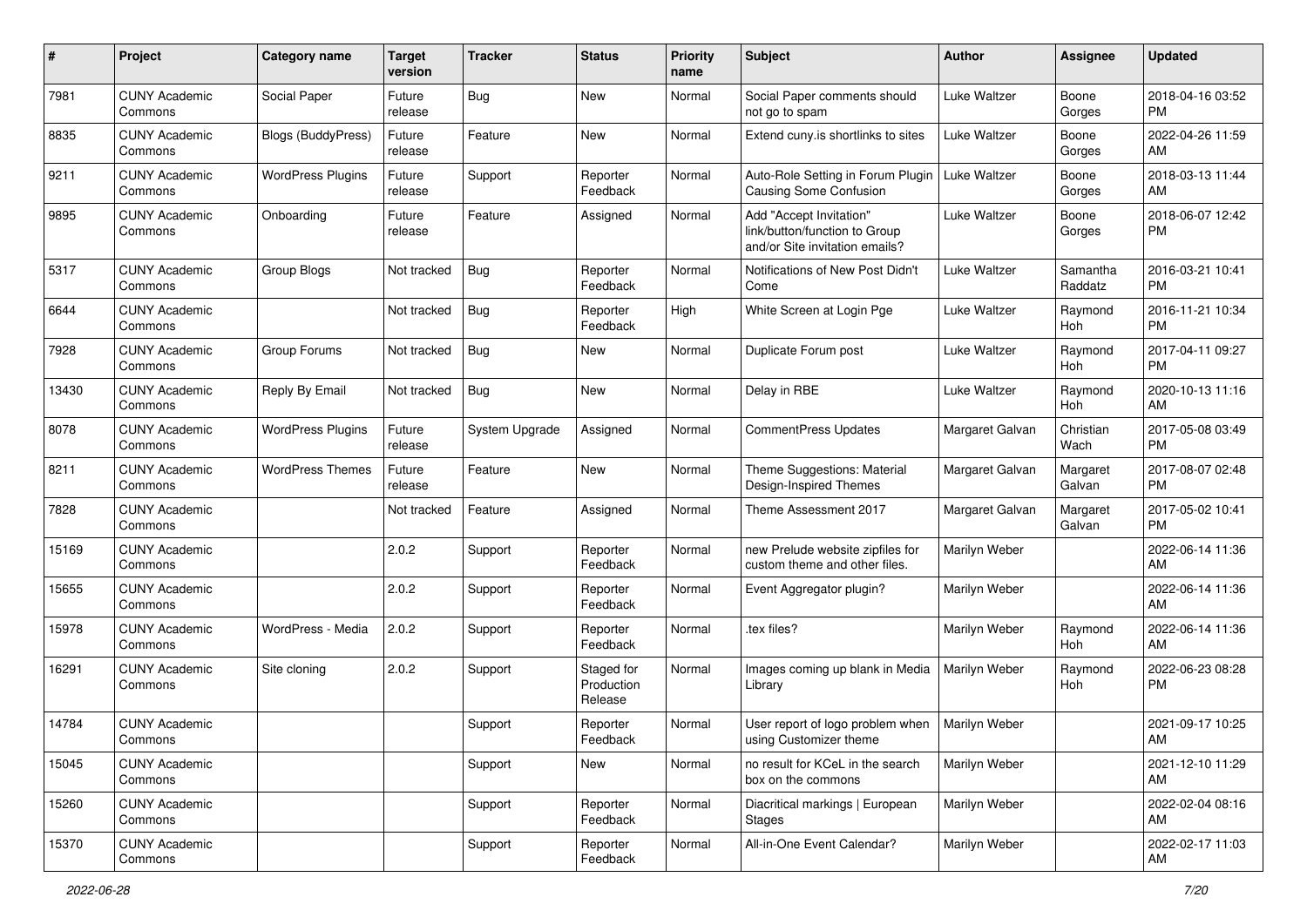| #     | Project                         | <b>Category name</b>       | <b>Target</b><br>version | <b>Tracker</b> | <b>Status</b>        | <b>Priority</b><br>name | Subject                                                                                                                                               | <b>Author</b> | Assignee            | <b>Updated</b>                |
|-------|---------------------------------|----------------------------|--------------------------|----------------|----------------------|-------------------------|-------------------------------------------------------------------------------------------------------------------------------------------------------|---------------|---------------------|-------------------------------|
| 15565 | <b>CUNY Academic</b><br>Commons |                            |                          | Support        | <b>New</b>           | Normal                  | Events - send updates to an email<br>listserv                                                                                                         | Marilyn Weber |                     | 2022-03-10 01:06<br><b>PM</b> |
| 15685 | <b>CUNY Academic</b><br>Commons |                            |                          | Support        | New                  | High                    | problem with chrome?                                                                                                                                  | Marilyn Weber |                     | 2022-04-25 03:40<br><b>PM</b> |
| 16099 | <b>CUNY Academic</b><br>Commons |                            |                          | Support        | Reporter<br>Feedback | Normal                  | request for Newsletter Glue                                                                                                                           | Marilyn Weber |                     | 2022-05-13 12:14<br><b>PM</b> |
| 16110 | <b>CUNY Academic</b><br>Commons |                            |                          | Support        | Reporter<br>Feedback | Normal                  | remove Creative Commons<br>license from pages?                                                                                                        | Marilyn Weber | Raymond<br>Hoh      | 2022-05-17 06:11<br><b>PM</b> |
| 5050  | <b>CUNY Academic</b><br>Commons | Social Paper               | Future<br>release        | Feature        | <b>New</b>           | Low                     | Making comments visible in SP<br>editing mode (SP suggestion #1)                                                                                      | Marilyn Weber | Samantha<br>Raddatz | 2019-09-17 11:10<br><b>PM</b> |
| 5052  | <b>CUNY Academic</b><br>Commons | Social Paper               | Future<br>release        | Feature        | New                  | Low                     | Sentence by sentence or line by<br>line comments (SP suggestion #3)                                                                                   | Marilyn Weber | Boone<br>Gorges     | 2016-02-11 10:24<br><b>PM</b> |
| 5053  | <b>CUNY Academic</b><br>Commons | Social Paper               | Future<br>release        | Feature        | New                  | Low                     | Scrollable menu to add readers<br>(SP suggestion #4)                                                                                                  | Marilyn Weber | Samantha<br>Raddatz | 2016-04-21 05:21<br><b>PM</b> |
| 5058  | <b>CUNY Academic</b><br>Commons | Social Paper               | Future<br>release        | Feature        | <b>New</b>           | Low                     | Can there be a clearer signal that<br>even when comments have<br>already been made you add<br>comments by clicking on the side?<br>(SP suggestion #5) | Marilyn Weber | Samantha<br>Raddatz | 2016-02-11 10:24<br><b>PM</b> |
| 5199  | <b>CUNY Academic</b><br>Commons | Social Paper               | Future<br>release        | Feature        | New                  | Normal                  | add tables to the SP editor                                                                                                                           | Marilyn Weber |                     | 2016-10-24 11:27<br>AM        |
| 5205  | <b>CUNY Academic</b><br>Commons | Social Paper               | Future<br>release        | Feature        | <b>New</b>           | Normal                  | Social Paper folders                                                                                                                                  | Marilyn Weber |                     | 2016-02-11 10:24<br><b>PM</b> |
| 5282  | <b>CUNY Academic</b><br>Commons | Social Paper               | Future<br>release        | Bug            | New                  | Normal                  | Replying via email directs to<br>paper but not individual comment.                                                                                    | Marilyn Weber | Raymond<br>Hoh      | 2016-03-02 01:48<br><b>PM</b> |
| 5397  | <b>CUNY Academic</b><br>Commons | Social Paper               | Future<br>release        | Feature        | <b>New</b>           | Normal                  | frustrating to have to<br>enable/disable in SP                                                                                                        | Marilyn Weber | Samantha<br>Raddatz | 2016-04-20 03:39<br><b>PM</b> |
| 5992  | <b>CUNY Academic</b><br>Commons | <b>Email Notifications</b> | Future<br>release        | Feature        | <b>New</b>           | Normal                  | Changing the From line of<br>autogenerated blog emails                                                                                                | Marilyn Weber |                     | 2018-09-27 05:19<br><b>PM</b> |
| 9207  | <b>CUNY Academic</b><br>Commons |                            | Future<br>release        | Support        | Reporter<br>Feedback | Normal                  | display dashboards made in<br>Tableau?                                                                                                                | Marilyn Weber | Boone<br>Gorges     | 2018-04-10 10:42<br>AM        |
| 9835  | <b>CUNY Academic</b><br>Commons | Group Forums               | Future<br>release        | Bug            | Assigned             | Normal                  | add a "like" function?                                                                                                                                | Marilyn Weber | <b>Erik Trainer</b> | 2018-06-05 01:49<br><b>PM</b> |
| 11971 | <b>CUNY Academic</b><br>Commons | <b>Email Notifications</b> | Future<br>release        | Bug            | Reporter<br>Feedback | Low                     | Pictures obscured in emailed post<br>notifications                                                                                                    | Marilyn Weber | Raymond<br>Hoh      | 2019-11-21 01:14<br>PM        |
| 8607  | <b>CUNY Academic</b><br>Commons |                            | Not tracked              | Support        | New                  | Normal                  | Paypal?                                                                                                                                               | Marilyn Weber | Matt Gold           | 2018-05-15 01:37<br>PM        |
| 10273 | <b>CUNY Academic</b><br>Commons | Registration               | Not tracked              | Support        | Reporter<br>Feedback | Normal                  | users combining CF and campus<br>address                                                                                                              | Marilyn Weber |                     | 2019-09-18 10:58<br>AM        |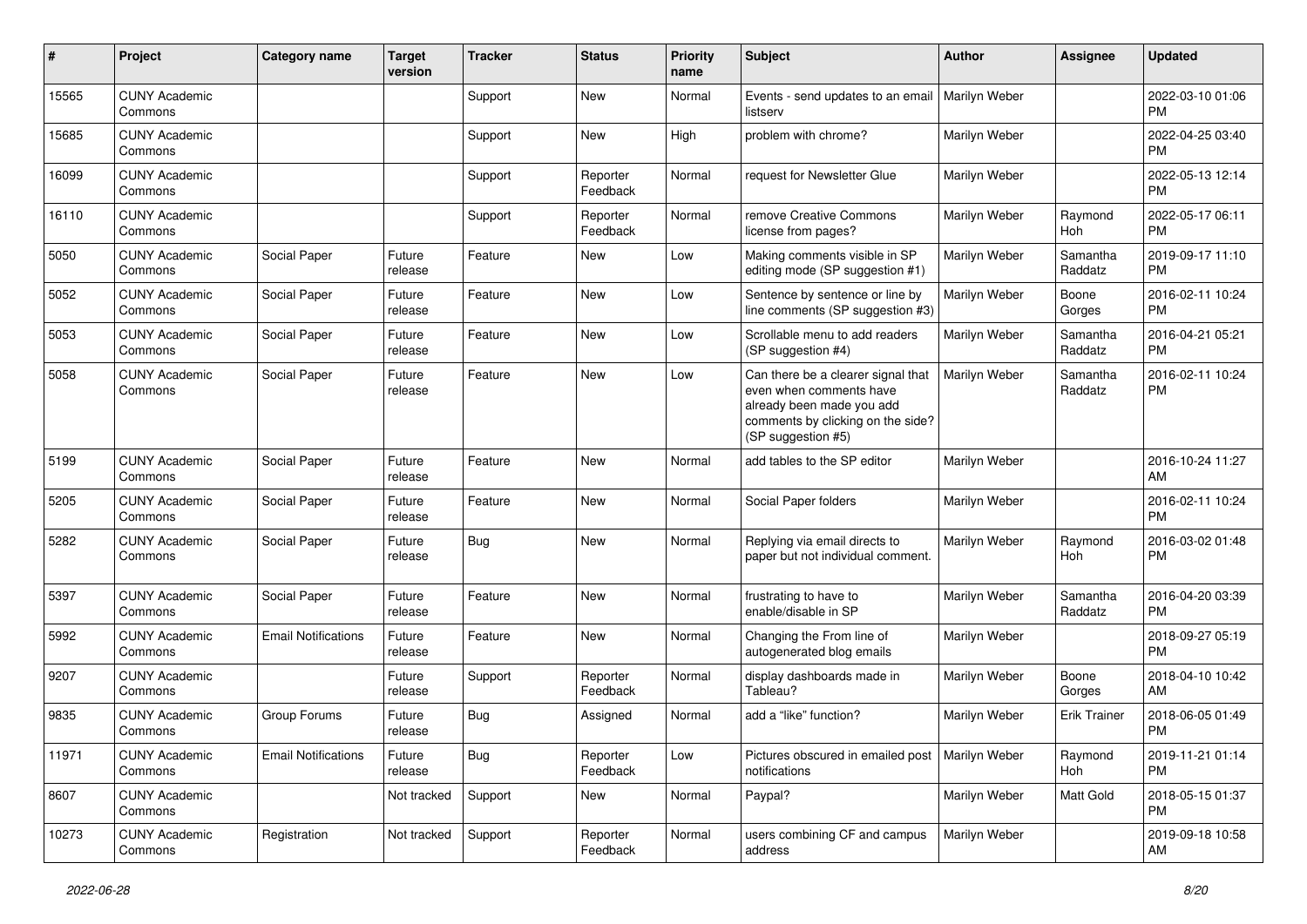| #     | <b>Project</b>                  | Category name             | <b>Target</b><br>version | <b>Tracker</b> | <b>Status</b>        | <b>Priority</b><br>name | <b>Subject</b>                                                                                | <b>Author</b> | Assignee              | <b>Updated</b>                |
|-------|---------------------------------|---------------------------|--------------------------|----------------|----------------------|-------------------------|-----------------------------------------------------------------------------------------------|---------------|-----------------------|-------------------------------|
| 10657 | <b>CUNY Academic</b><br>Commons |                           | Not tracked              | Support        | Reporter<br>Feedback | Normal                  | child theme problems                                                                          | Marilyn Weber |                       | 2018-11-08 01:19<br><b>PM</b> |
| 11149 | <b>CUNY Academic</b><br>Commons |                           | Not tracked              | Support        | Reporter<br>Feedback | Normal                  | comments getting blocked                                                                      | Marilyn Weber | Raymond<br>Hoh        | 2019-03-26 11:40<br>AM        |
| 11509 | <b>CUNY Academic</b><br>Commons |                           | Not tracked              | Support        | Reporter<br>Feedback | Normal                  | deleted Page causing a Menu<br>problem?                                                       | Marilyn Weber |                       | 2019-06-04 09:54<br>AM        |
| 11519 | <b>CUNY Academic</b><br>Commons |                           | Not tracked              | Support        | Assigned             | Normal                  | comment option not appearing                                                                  | Marilyn Weber |                       | 2019-09-24 10:28<br>AM        |
| 11771 | <b>CUNY Academic</b><br>Commons |                           | Not tracked              | Support        | Reporter<br>Feedback | Normal                  | post displays in sections                                                                     | Marilyn Weber |                       | 2019-08-20 10:34<br>AM        |
| 11787 | <b>CUNY Academic</b><br>Commons |                           | Not tracked              | Support        | Reporter<br>Feedback | Normal                  | automated comments notifications   Marilyn Weber<br>on ZenDesk                                |               |                       | 2019-08-26 06:18<br><b>PM</b> |
| 11848 | <b>CUNY Academic</b><br>Commons |                           | Not tracked              | Support        | Hold                 | Normal                  | a Dean of Faculty wants to share<br>a large file                                              | Marilyn Weber |                       | 2019-09-24 08:44<br>AM        |
| 12350 | <b>CUNY Academic</b><br>Commons | <b>Blogs (BuddyPress)</b> | Not tracked              | Support        | Reporter<br>Feedback | Normal                  | URL creation problem                                                                          | Marilyn Weber |                       | 2020-02-03 11:27<br>AM        |
| 12352 | <b>CUNY Academic</b><br>Commons |                           | Not tracked              | Support        | <b>New</b>           | Normal                  | "posts list" page builder block<br>option                                                     | Marilyn Weber |                       | 2020-02-03 01:29<br><b>PM</b> |
| 12360 | <b>CUNY Academic</b><br>Commons | <b>WordPress Themes</b>   | Not tracked              | <b>Bug</b>     | Reporter<br>Feedback | Normal                  | site just says "DANTE We are<br>currently in maintenance mode,<br>please check back shortly." | Marilyn Weber |                       | 2020-02-04 12:13<br><b>PM</b> |
| 12382 | <b>CUNY Academic</b><br>Commons | Membership                | Not tracked              | Support        | New                  | Normal                  | Email request change                                                                          | Marilyn Weber | Marilyn<br>Weber      | 2020-02-06 12:56<br><b>PM</b> |
| 12741 | <b>CUNY Academic</b><br>Commons | <b>WordPress Plugins</b>  | Not tracked              | Support        | Reporter<br>Feedback | Normal                  | Tableau Public Viz Block                                                                      | Marilyn Weber | Raymond<br><b>Hoh</b> | 2020-05-12 11:00<br>AM        |
| 13034 | <b>CUNY Academic</b><br>Commons |                           | Not tracked              | Support        | Reporter<br>Feedback | Normal                  | a site is asking people to join the<br>Commons to get a download                              | Marilyn Weber |                       | 2020-07-12 07:23<br>AM        |
| 13255 | <b>CUNY Academic</b><br>Commons |                           | Not tracked              | Support        | Reporter<br>Feedback | Normal                  | Accessibility problems                                                                        | Marilyn Weber |                       | 2020-09-01 05:48<br><b>PM</b> |
| 13286 | <b>CUNY Academic</b><br>Commons |                           | Not tracked              | Support        | <b>New</b>           | Normal                  | problem connecting with<br>WordPress app                                                      | Marilyn Weber | Raymond<br><b>Hoh</b> | 2020-09-08 11:16<br>AM        |
| 13328 | <b>CUNY Academic</b><br>Commons | Group Forums              | Not tracked              | <b>Bug</b>     | Reporter<br>Feedback | Normal                  | cross-posting in two related<br>groups                                                        | Marilyn Weber | Raymond<br><b>Hoh</b> | 2020-09-15 10:39<br><b>PM</b> |
| 13912 | <b>CUNY Academic</b><br>Commons |                           | Not tracked              | Feature        | Hold                 | Low                     | posting "missed schedule"                                                                     | Marilyn Weber |                       | 2021-02-23 10:46<br>AM        |
| 13975 | <b>CUNY Academic</b><br>Commons | Social Paper              | Not tracked              | Support        | Reporter<br>Feedback | Normal                  | can't approve comments on Social   Marilyn Weber<br>Paper paper                               |               |                       | 2021-02-12 09:33<br>AM        |
| 14074 | <b>CUNY Academic</b><br>Commons | WordPress (misc)          | Not tracked              | Support        | Reporter<br>Feedback | Normal                  | page password protection<br>problem                                                           | Marilyn Weber |                       | 2021-03-02 11:03<br>AM        |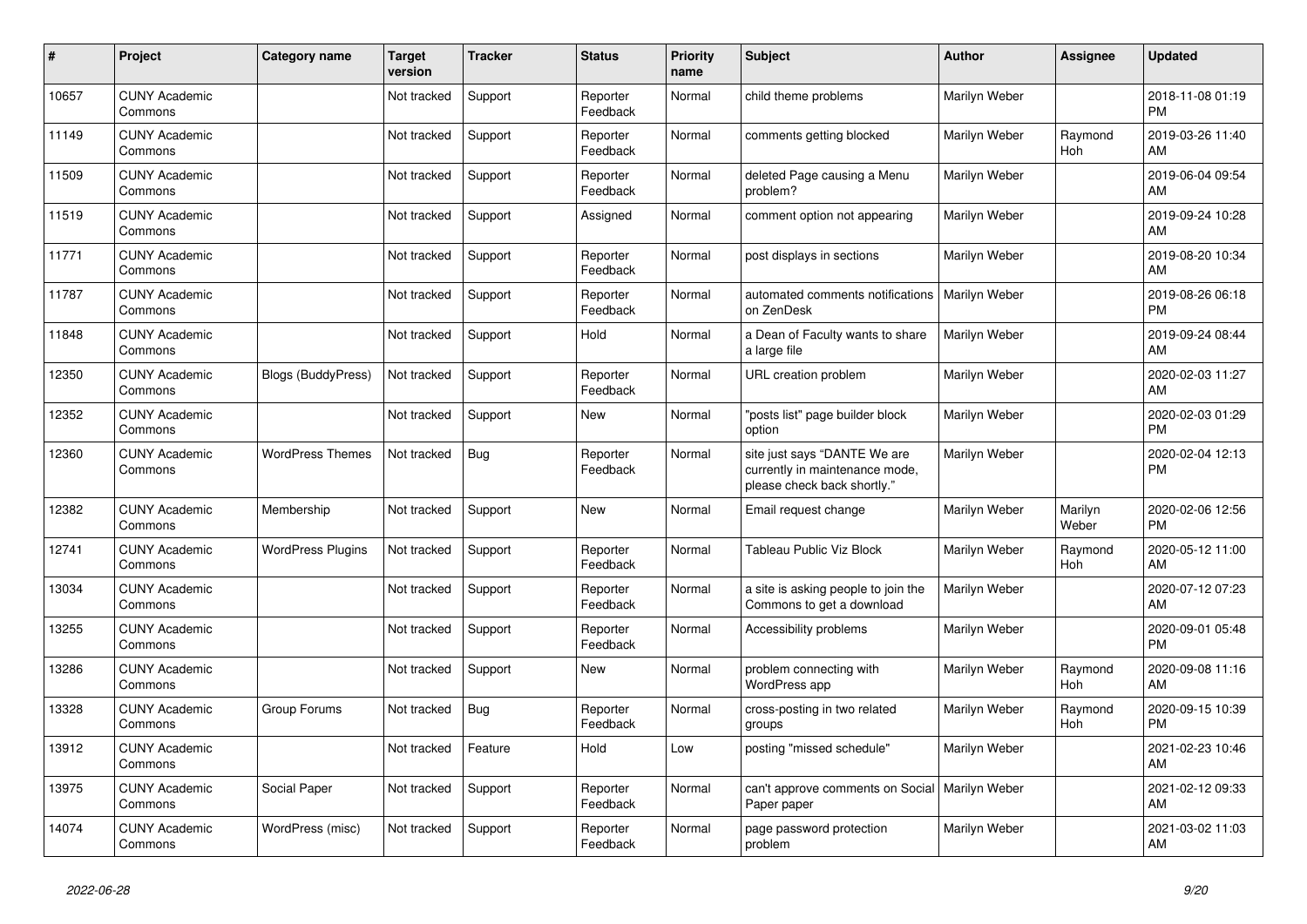| #     | Project                         | <b>Category name</b>       | <b>Target</b><br>version | <b>Tracker</b> | <b>Status</b>                       | <b>Priority</b><br>name | <b>Subject</b>                                                                | <b>Author</b>    | <b>Assignee</b>       | <b>Updated</b>                |
|-------|---------------------------------|----------------------------|--------------------------|----------------|-------------------------------------|-------------------------|-------------------------------------------------------------------------------|------------------|-----------------------|-------------------------------|
| 14398 | <b>CUNY Academic</b><br>Commons |                            | Not tracked              | Support        | Reporter<br>Feedback                | Normal                  | Events plug-in notification<br>problem                                        | Marilyn Weber    |                       | 2021-05-11 11:21<br>AM        |
| 14900 | <b>CUNY Academic</b><br>Commons |                            | Not tracked              | Support        | Reporter<br>Feedback                | Normal                  | previous theme?                                                               | Marilyn Weber    |                       | 2021-10-25 10:31<br>AM        |
| 14911 | <b>CUNY Academic</b><br>Commons | <b>WordPress Themes</b>    | Not tracked              | Support        | New                                 | Normal                  | Twentytwentyone theme                                                         | Marilyn Weber    |                       | 2021-10-28 10:37<br>AM        |
| 15816 | <b>CUNY Academic</b><br>Commons |                            | Not tracked              | Support        | New                                 | Normal                  | slow loading at SPS                                                           | Marilyn Weber    |                       | 2022-04-05 01:26<br><b>PM</b> |
| 10262 | <b>CUNY Academic</b><br>Commons |                            | Not tracked              | Bug            | Reporter<br>Feedback                | Normal                  | Newsletter Plugin: Broken Image<br>at Bottom of All Newsletters               | Mark Webb        | Raymond<br>Hoh        | 2018-08-30 05:17<br><b>PM</b> |
| 10678 | <b>CUNY Academic</b><br>Commons |                            | Not tracked              | <b>Bug</b>     | Reporter<br>Feedback                | High                    | Newsletter Plugin Not Sending<br><b>Out Newsletters</b>                       | Mark Webb        | Boone<br>Gorges       | 2019-09-16 09:38<br><b>PM</b> |
| 10769 | <b>CUNY Academic</b><br>Commons | <b>WordPress Themes</b>    | Not tracked              | <b>Bug</b>     | Reporter<br>Feedback                | Normal                  | 2011 Theme Sidebar                                                            | Mark Webb        |                       | 2018-12-04 04:09<br><b>PM</b> |
| 11120 | <b>CUNY Academic</b><br>Commons | <b>WordPress Plugins</b>   | Not tracked              | <b>Bug</b>     | Reporter<br>Feedback                | Normal                  | Events Manager Events Not<br>Showing Up                                       | Mark Webb        |                       | 2019-02-27 04:10<br><b>PM</b> |
| 3419  | <b>CUNY Academic</b><br>Commons | Group Invitations          | 1.6.14                   | <b>Bug</b>     | Testing<br>Required                 | Normal                  | Neatening the display of<br>messages on group requests                        | <b>Matt Gold</b> | Boone<br>Gorges       | 2014-09-01 09:29<br><b>PM</b> |
| 16306 | <b>CUNY Academic</b><br>Commons | Messages                   | 2.0.2                    | <b>Bug</b>     | Staged for<br>Production<br>Release | Normal                  | Confusing messaging on send<br>message page                                   | Matt Gold        | Raymond<br><b>Hoh</b> | 2022-06-28 06:10<br><b>PM</b> |
| 16307 | <b>CUNY Academic</b><br>Commons |                            |                          | <b>Bug</b>     | <b>New</b>                          | Normal                  | Add brief messaging to<br>accept/decline group membership<br>requests         | <b>Matt Gold</b> | Boone<br>Gorges       | 2022-06-27 06:13<br><b>PM</b> |
| 287   | <b>CUNY Academic</b><br>Commons | WordPress (misc)           | Future<br>release        | Feature        | Assigned                            | Normal                  | Create troubleshooting tool for<br>account sign-up                            | <b>Matt Gold</b> | Boone<br>Gorges       | 2015-11-09 06:17<br><b>PM</b> |
| 310   | <b>CUNY Academic</b><br>Commons | BuddyPress (misc)          | Future<br>release        | Feature        | Assigned                            | Low                     | <b>Friend Request Email</b>                                                   | <b>Matt Gold</b> | Samantha<br>Raddatz   | 2015-11-09 05:08<br><b>PM</b> |
| 333   | <b>CUNY Academic</b><br>Commons | <b>Email Notifications</b> | Future<br>release        | Feature        | Assigned                            | Low                     | Delay Forum Notification Email<br>Delivery Until After Editing Period<br>Ends | <b>Matt Gold</b> | Raymond<br>Hoh        | 2015-11-09 06:01<br><b>PM</b> |
| 364   | <b>CUNY Academic</b><br>Commons | <b>WordPress Plugins</b>   | Future<br>release        | Feature        | <b>New</b>                          | Normal                  | <b>Bulletin Board</b>                                                         | <b>Matt Gold</b> |                       | 2015-01-05 08:50<br><b>PM</b> |
| 365   | <b>CUNY Academic</b><br>Commons | WordPress (misc)           | Future<br>release        | Feature        | Assigned                            | Normal                  | <b>Create Mouseover Tooltips</b><br>throughout Site                           | <b>Matt Gold</b> | Chris Stein           | 2015-11-09 06:18<br><b>PM</b> |
| 370   | <b>CUNY Academic</b><br>Commons | Registration               | Future<br>release        | Feature        | Assigned                            | High                    | <b>Guest Accounts</b>                                                         | <b>Matt Gold</b> | <b>Matt Gold</b>      | 2015-04-09 09:33<br><b>PM</b> |
| 377   | <b>CUNY Academic</b><br>Commons | BuddyPress (misc)          | Future<br>release        | Feature        | Assigned                            | Normal                  | Like buttons                                                                  | <b>Matt Gold</b> | Boone<br>Gorges       | 2010-11-16 05:13<br><b>PM</b> |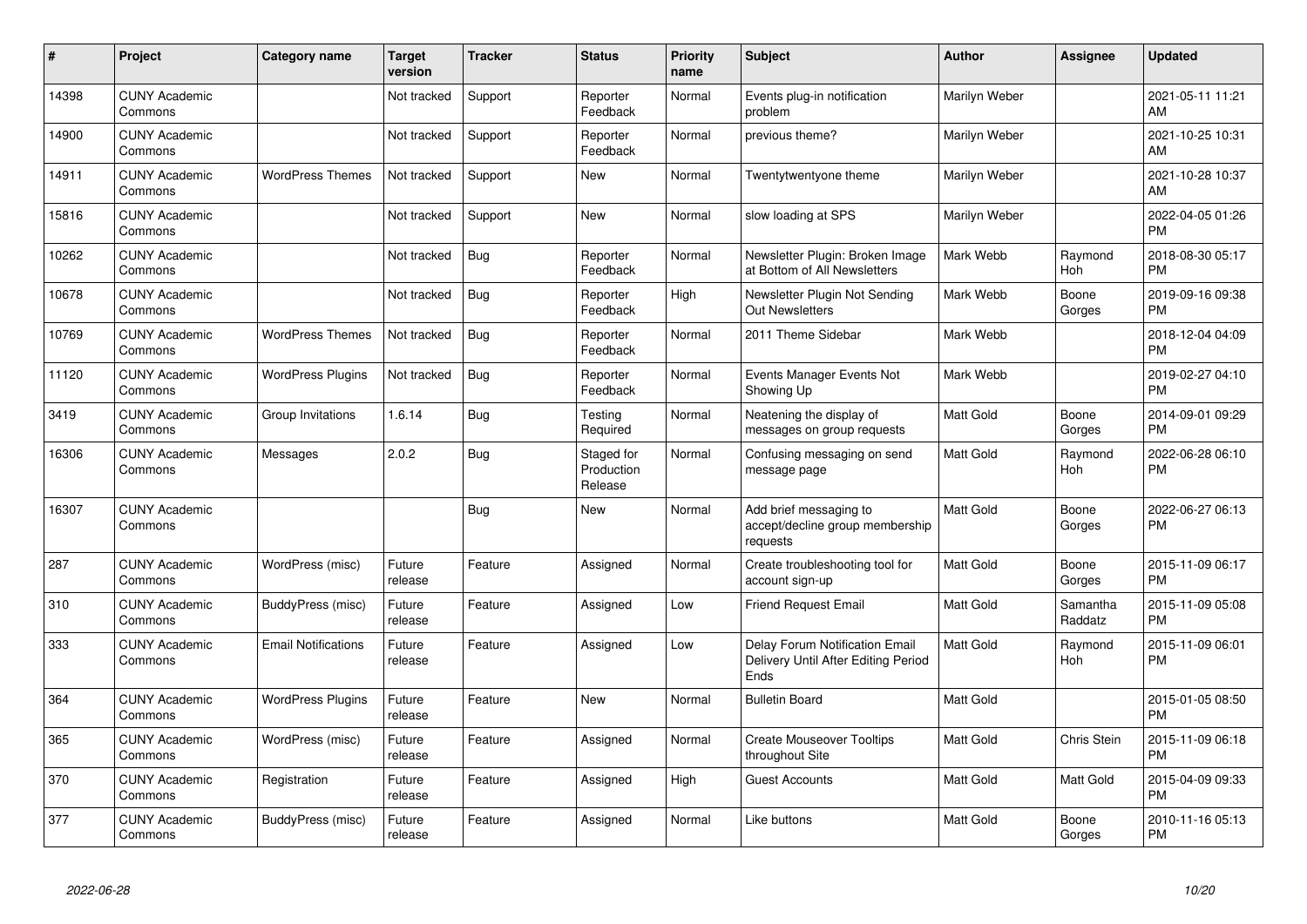| #    | Project                         | <b>Category name</b>     | <b>Target</b><br>version | <b>Tracker</b> | <b>Status</b>        | <b>Priority</b><br>name | Subject                                                                      | Author           | <b>Assignee</b>     | <b>Updated</b>                |
|------|---------------------------------|--------------------------|--------------------------|----------------|----------------------|-------------------------|------------------------------------------------------------------------------|------------------|---------------------|-------------------------------|
| 412  | <b>CUNY Academic</b><br>Commons | <b>WordPress Themes</b>  | Future<br>release        | Feature        | Assigned             | Normal                  | <b>Featured Themes</b>                                                       | <b>Matt Gold</b> | Dominic<br>Giglio   | 2015-01-05 08:44<br><b>PM</b> |
| 435  | <b>CUNY Academic</b><br>Commons | BuddyPress (misc)        | Future<br>release        | Feature        | Assigned             | Normal                  | Include Avatar Images in Forum<br><b>Post Notification Emails</b>            | <b>Matt Gold</b> | Boone<br>Gorges     | 2010-12-08 12:40<br><b>PM</b> |
| 497  | CUNY Academic<br>Commons        | <b>WordPress Plugins</b> | Future<br>release        | Feature        | Assigned             | Normal                  | Drag and Drop Ordering on<br>Gallery Post Plugin                             | <b>Matt Gold</b> | Ron Rennick         | 2015-11-09 06:18<br><b>PM</b> |
| 500  | <b>CUNY Academic</b><br>Commons | BuddyPress (misc)        | Future<br>release        | Feature        | Assigned             | Normal                  | <b>Export Group Data</b>                                                     | <b>Matt Gold</b> | Boone<br>Gorges     | 2010-12-19 12:09<br><b>PM</b> |
| 554  | CUNY Academic<br>Commons        | BuddyPress (misc)        | Future<br>release        | Feature        | Assigned             | Normal                  | Add Trackback notifications to<br>site-wide activity feed                    | <b>Matt Gold</b> | Boone<br>Gorges     | 2015-11-09 06:19<br><b>PM</b> |
| 599  | <b>CUNY Academic</b><br>Commons | <b>BuddyPress</b> (misc) | Future<br>release        | Feature        | Assigned             | Normal                  | Consider adding rating plugins for<br><b>BuddyPress/BBPress</b>              | <b>Matt Gold</b> | Boone<br>Gorges     | 2011-08-22 06:50<br><b>PM</b> |
| 635  | <b>CUNY Academic</b><br>Commons | BuddyPress (misc)        | Future<br>release        | Feature        | Assigned             | Normal                  | Big Blue Button -<br>Videoconferencing in Groups and<br><b>Blogs</b>         | <b>Matt Gold</b> | Boone<br>Gorges     | 2011-03-14 03:24<br><b>PM</b> |
| 653  | <b>CUNY Academic</b><br>Commons | Group Blogs              | Future<br>release        | Feature        | Assigned             | Normal                  | Redesign Integration of Groups<br>and Blogs                                  | <b>Matt Gold</b> | Samantha<br>Raddatz | 2015-11-09 05:40<br><b>PM</b> |
| 658  | <b>CUNY Academic</b><br>Commons | <b>WordPress Plugins</b> | Future<br>release        | Feature        | Assigned             | Normal                  | Rebulid Sitewide Tag Suggestion                                              | <b>Matt Gold</b> | Boone<br>Gorges     | 2015-01-05 08:47<br><b>PM</b> |
| 940  | CUNY Academic<br>Commons        | Redmine                  | Future<br>release        | Feature        | Assigned             | Low                     | Communication with users after<br>releases                                   | <b>Matt Gold</b> | Dominic<br>Giglio   | 2012-09-09 04:36<br><b>PM</b> |
| 1105 | CUNY Academic<br>Commons        | WordPress (misc)         | Future<br>release        | Feature        | Assigned             | Normal                  | Rephrase Blog Privacy Options                                                | Matt Gold        | Samantha<br>Raddatz | 2015-11-09 06:19<br><b>PM</b> |
| 1192 | <b>CUNY Academic</b><br>Commons | <b>Group Files</b>       | Future<br>release        | Feature        | Assigned             | Low                     | When posting group files, allow<br>users to add a category without<br>saving | Matt Gold        | Raymond<br>Hoh      | 2015-11-09 05:53<br><b>PM</b> |
| 1456 | <b>CUNY Academic</b><br>Commons | Group Invitations        | Future<br>release        | Feature        | Reporter<br>Feedback | Low                     | Invite to Group Button from Profile   Matt Gold<br>Field                     |                  | Samantha<br>Raddatz | 2015-11-09 05:59<br><b>PM</b> |
| 1544 | <b>CUNY Academic</b><br>Commons | Groups (misc)            | Future<br>release        | Feature        | Reporter<br>Feedback | Normal                  | Group Filtering and Sorting                                                  | <b>Matt Gold</b> | Chris Stein         | 2019-03-01 02:25<br><b>PM</b> |
| 1562 | <b>CUNY Academic</b><br>Commons | <b>WordPress Plugins</b> | Future<br>release        | Feature        | Assigned             | Low                     | Play with NYT Collaborative<br><b>Authoring Tool</b>                         | Matt Gold        | Boone<br>Gorges     | 2015-01-05 08:47<br><b>PM</b> |
| 2013 | CUNY Academic<br>Commons        | <b>Public Portfolio</b>  | Future<br>release        | Feature        | Assigned             | Low                     | Have Profile Privacy Options<br>show up only for filled-in fields            | <b>Matt Gold</b> | Boone<br>Gorges     | 2015-11-09 06:09<br>PM        |
| 2223 | <b>CUNY Academic</b><br>Commons | <b>WordPress Plugins</b> | Future<br>release        | Feature        | Assigned             | Low                     | Add Participad to the CUNY<br>Academic Commons                               | Matt Gold        | Boone<br>Gorges     | 2014-09-17 10:03<br><b>PM</b> |
| 2523 | <b>CUNY Academic</b><br>Commons | <b>BuddyPress Docs</b>   | Future<br>release        | Feature        | Assigned             | Normal                  | Allow Users to Upload Images to<br><b>BP</b> Docs                            | Matt Gold        | Boone<br>Gorges     | 2015-11-09 06:14<br><b>PM</b> |
| 3042 | <b>CUNY Academic</b><br>Commons | Public Portfolio         | Future<br>release        | Feature        | Assigned             | Normal                  | Browsing member interests                                                    | Matt Gold        | Boone<br>Gorges     | 2015-03-21 09:04<br>PM        |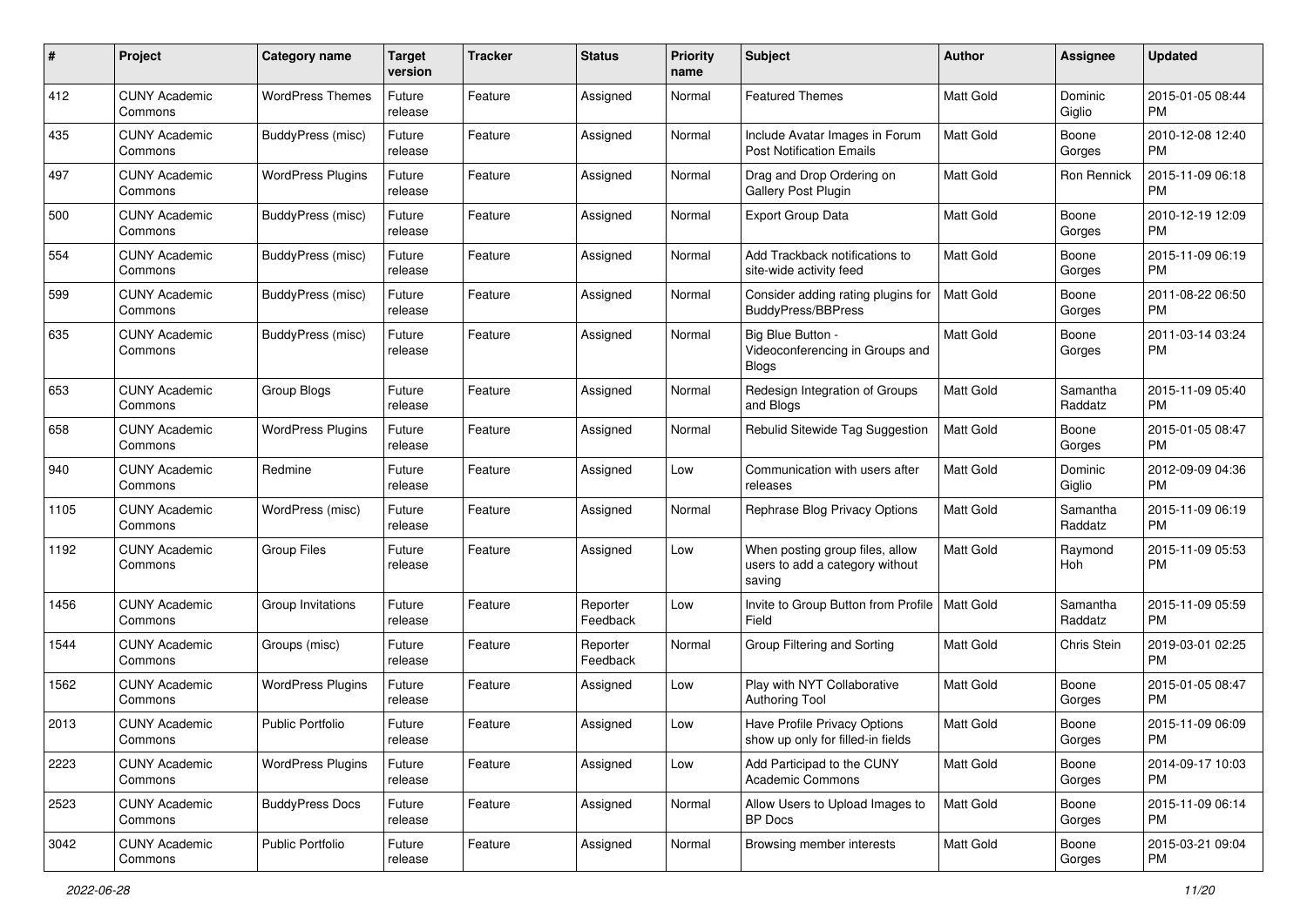| #    | Project                         | <b>Category name</b>    | <b>Target</b><br>version | <b>Tracker</b> | <b>Status</b> | <b>Priority</b><br>name | Subject                                                                | Author           | <b>Assignee</b>     | <b>Updated</b>                |
|------|---------------------------------|-------------------------|--------------------------|----------------|---------------|-------------------------|------------------------------------------------------------------------|------------------|---------------------|-------------------------------|
| 3080 | <b>CUNY Academic</b><br>Commons | Group Files             | Future<br>release        | Feature        | Assigned      | Low                     | Create a system to keep track of<br>file changes                       | <b>Matt Gold</b> | Boone<br>Gorges     | 2014-02-26 10:04<br><b>PM</b> |
| 3090 | <b>CUNY Academic</b><br>Commons | Twitter page            | Future<br>release        | Feature        | Assigned      | Normal                  | Prevent Retweets from showing<br>up on Commons twitter page            | <b>Matt Gold</b> | Tahir Butt          | 2016-10-24 11:31<br>AM        |
| 3220 | CUNY Academic<br>Commons        | <b>Public Portfolio</b> | Future<br>release        | Feature        | Assigned      | Normal                  | Add indent/outdent option to<br>Formatting Buttons on Profile<br>Page  | <b>Matt Gold</b> | Boone<br>Gorges     | 2014-05-21 10:39<br><b>PM</b> |
| 3308 | CUNY Academic<br>Commons        | Group Invitations       | Future<br>release        | Feature        | Assigned      | Normal                  | Allow members to rescind group<br>invitations                          | Matt Gold        | Boone<br>Gorges     | 2015-04-01 08:53<br><b>PM</b> |
| 3354 | <b>CUNY Academic</b><br>Commons | <b>Group Files</b>      | Future<br>release        | Feature        | Assigned      | Low                     | Allow Group Download of Multiple<br><b>Selected Files</b>              | <b>Matt Gold</b> | Chris Stein         | 2014-08-01 08:50<br>AM        |
| 3517 | <b>CUNY Academic</b><br>Commons | My Commons              | Future<br>release        | Feature        | Assigned      | Normal                  | Mute/Unmute My Commons<br>updates                                      | <b>Matt Gold</b> | Raymond<br>Hoh      | 2015-11-09 01:19<br><b>PM</b> |
| 3536 | <b>CUNY Academic</b><br>Commons | My Commons              | Future<br>release        | Feature        | Assigned      | Normal                  | Infinite Scroll on My Commons<br>page                                  | <b>Matt Gold</b> | Raymond<br>Hoh      | 2015-04-13 04:42<br><b>PM</b> |
| 3577 | <b>CUNY Academic</b><br>Commons | My Commons              | Future<br>release        | Design/UX      | Assigned      | Normal                  | Replies to items in My Commons                                         | Matt Gold        | Raymond<br>Hoh      | 2015-04-09 05:19<br><b>PM</b> |
| 3662 | <b>CUNY Academic</b><br>Commons | <b>SEO</b>              | Future<br>release        | Feature        | Assigned      | Normal                  | Duplicate Content/SEO/Google<br>issues                                 | <b>Matt Gold</b> | Raymond<br>Hoh      | 2015-04-13 04:37<br><b>PM</b> |
| 3759 | <b>CUNY Academic</b><br>Commons | WordPress (misc)        | Future<br>release        | Feature        | Assigned      | Normal                  | Review Interface for Adding Users   Matt Gold<br>to Blogs              |                  | Boone<br>Gorges     | 2015-03-24 05:52<br><b>PM</b> |
| 3768 | CUNY Academic<br>Commons        | Public Portfolio        | Future<br>release        | Feature        | Assigned      | Normal                  | Institutions/Past positions on<br>public portfolios                    | Matt Gold        | Boone<br>Gorges     | 2018-04-23 10:44<br>AM        |
| 3770 | <b>CUNY Academic</b><br>Commons | Public Portfolio        | Future<br>release        | Feature        | Assigned      | Normal                  | Improve Layout/Formatting of<br>Positions Area on Public<br>Portfolios | <b>Matt Gold</b> | Chris Stein         | 2015-04-01 09:17<br><b>PM</b> |
| 4053 | <b>CUNY Academic</b><br>Commons | Events                  | Future<br>release        | Feature        | Assigned      | Normal                  | Create new tab for past events                                         | <b>Matt Gold</b> | Boone<br>Gorges     | 2015-05-12 02:10<br><b>PM</b> |
| 4238 | <b>CUNY Academic</b><br>Commons | Events                  | Future<br>release        | Feature        | Assigned      | Normal                  | Copy Events to Other Groups?                                           | <b>Matt Gold</b> | Boone<br>Gorges     | 2015-07-02 10:08<br>AM        |
| 4404 | <b>CUNY Academic</b><br>Commons | Public Portfolio        | Future<br>release        | Design/UX      | Assigned      | Normal                  | Change color of permissions info<br>on portfolio editing interface     | Matt Gold        | Samantha<br>Raddatz | 2015-08-11 05:28<br><b>PM</b> |
| 4661 | CUNY Academic<br>Commons        | <b>User Experience</b>  | Future<br>release        | Bug            | Assigned      | Normal                  | Simplify Events text                                                   | Matt Gold        | Samantha<br>Raddatz | 2015-10-02 09:06<br>PM        |
| 4903 | <b>CUNY Academic</b><br>Commons | Events                  | Future<br>release        | Design/UX      | Assigned      | Normal                  | Improving visual appearance of<br>event calendars                      | Matt Gold        | Boone<br>Gorges     | 2016-10-13 11:51<br>AM        |
| 4980 | <b>CUNY Academic</b><br>Commons | Home Page               | Future<br>release        | Feature        | Assigned      | Normal                  | CAC Featured Content -- Adding<br>Randomization                        | Matt Gold        | Boone<br>Gorges     | 2016-12-12 03:01<br><b>PM</b> |
| 5016 | <b>CUNY Academic</b><br>Commons | Events                  | Future<br>release        | Feature        | Assigned      | Low                     | Allow comments to be posted on<br>events                               | Matt Gold        | Raymond<br>Hoh      | 2019-03-01 02:23<br>PM        |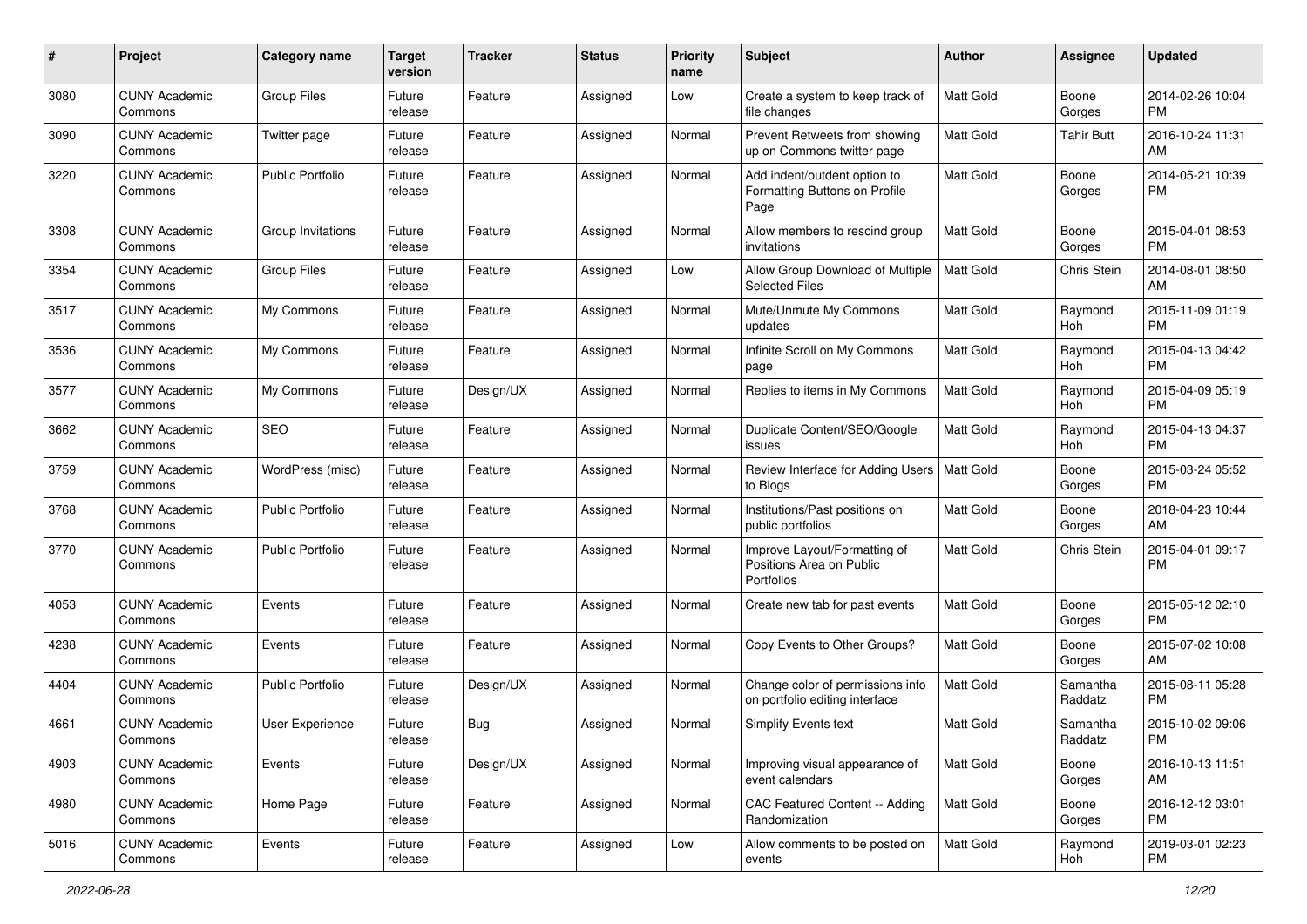| #     | Project                         | <b>Category name</b>       | <b>Target</b><br>version | <b>Tracker</b> | <b>Status</b>        | <b>Priority</b><br>name | <b>Subject</b>                                                                            | Author           | <b>Assignee</b>     | <b>Updated</b>                |
|-------|---------------------------------|----------------------------|--------------------------|----------------|----------------------|-------------------------|-------------------------------------------------------------------------------------------|------------------|---------------------|-------------------------------|
| 5316  | <b>CUNY Academic</b><br>Commons | <b>User Experience</b>     | Future<br>release        | Feature        | Assigned             | Normal                  | Prompt user email address<br>updates                                                      | <b>Matt Gold</b> | Stephen Real        | 2016-12-21 03:30<br>PM        |
| 5581  | <b>CUNY Academic</b><br>Commons | Analytics                  | Future<br>release        | Feature        | Assigned             | Normal                  | <b>Explore alternatives to Google</b><br>Analytics                                        | <b>Matt Gold</b> | Valerie<br>Townsend | 2020-04-17 03:12<br>PM        |
| 5691  | <b>CUNY Academic</b><br>Commons | <b>Blogs (BuddyPress)</b>  | Future<br>release        | Bug            | Assigned             | High                    | Differing numbers on Sites display                                                        | <b>Matt Gold</b> | Raymond<br>Hoh      | 2016-06-13 01:37<br><b>PM</b> |
| 5696  | <b>CUNY Academic</b><br>Commons | Events                     | Future<br>release        | Feature        | Assigned             | Normal                  | Events Calendar - display options<br>calendar aggregation                                 | Matt Gold        | Boone<br>Gorges     | 2016-10-13 11:44<br>AM        |
| 5955  | <b>CUNY Academic</b><br>Commons | Outreach                   | Future<br>release        | Feature        | Assigned             | Normal                  | Create auto-newsletter for<br>commons members                                             | <b>Matt Gold</b> | Luke Waltzer        | 2016-08-30 10:34<br>AM        |
| 6014  | <b>CUNY Academic</b><br>Commons | Publicity                  | Future<br>release        | Publicity      | Reporter<br>Feedback | Normal                  | Google search listing                                                                     | <b>Matt Gold</b> | Boone<br>Gorges     | 2016-09-21 03:48<br><b>PM</b> |
| 6426  | <b>CUNY Academic</b><br>Commons | Spam/Spam<br>Prevention    | Future<br>release        | Feature        | Assigned             | Normal                  | Force captcha on all comments?                                                            | Matt Gold        | Tahir Butt          | 2016-10-24 02:06<br><b>PM</b> |
| 7115  | <b>CUNY Academic</b><br>Commons | Groups (misc)              | Future<br>release        | Feature        | Reporter<br>Feedback | Normal                  | make licensing info clear during<br>group creation                                        | <b>Matt Gold</b> | Raymond<br>Hoh      | 2020-12-08 11:32<br>AM        |
| 8756  | <b>CUNY Academic</b><br>Commons | Group Blogs                | Future<br>release        | Feature        | Hold                 | Normal                  | Connect multiple blogs to one<br>group?                                                   | Matt Gold        | Boone<br>Gorges     | 2017-09-30 10:42<br>AM        |
| 8836  | <b>CUNY Academic</b><br>Commons | Blogs (BuddyPress)         | Future<br>release        | Feature        | Assigned             | Normal                  | Redesign site launch process                                                              | Matt Gold        | Boone<br>Gorges     | 2019-10-03 02:49<br><b>PM</b> |
| 8900  | <b>CUNY Academic</b><br>Commons | Accessibility              | Future<br>release        | Feature        | Assigned             | Normal                  | Look into tools to enforce<br>accessibility in WP environment                             | Matt Gold        | Boone<br>Gorges     | 2022-04-26 11:59<br>AM        |
| 8901  | <b>CUNY Academic</b><br>Commons | Accessibility              | Future<br>release        | Feature        | Assigned             | Normal                  | Theme analysis for accessibility                                                          | <b>Matt Gold</b> | Boone<br>Gorges     | 2022-04-26 11:59<br>AM        |
| 9028  | <b>CUNY Academic</b><br>Commons | Onboarding                 | Future<br>release        | Feature        | Assigned             | Normal                  | suggest groups to new members<br>during the registration process                          | <b>Matt Gold</b> | Chris Stein         | 2018-10-24 12:34<br><b>PM</b> |
| 9947  | <b>CUNY Academic</b><br>Commons | <b>WordPress Plugins</b>   | Future<br>release        | Feature        | Reporter<br>Feedback | Normal                  | Install H5P quiz plugin                                                                   | <b>Matt Gold</b> | Boone<br>Gorges     | 2018-09-11 11:01<br>AM        |
| 10659 | <b>CUNY Academic</b><br>Commons | Group Forums               | Future<br>release        | Feature        | Assigned             | Normal                  | Post to multiple groups via email                                                         | <b>Matt Gold</b> | Raymond<br>Hoh      | 2018-11-15 12:54<br>AM        |
| 15604 | <b>CUNY Academic</b><br>Commons | <b>Email Notifications</b> | Future<br>release        | Feature        | Assigned             | Normal                  | Restructure Commons Group<br><b>Digest Email Messages</b>                                 | <b>Matt Gold</b> | Boone<br>Gorges     | 2022-05-26 10:45<br>AM        |
| 636   | <b>CUNY Academic</b><br>Commons | WordPress (misc)           | Not tracked              | Support        | Assigned             | Normal                  | Create Lynda.com-like Table of<br>Contents for Prospective Tutorial<br><b>Screencasts</b> | <b>Matt Gold</b> | scott voth          | 2016-02-23 03:12<br>PM        |
| 3369  | <b>CUNY Academic</b><br>Commons | Reply By Email             | Not tracked              | Outreach       | Hold                 | Normal                  | Release reply by email to WP<br>plugin directory                                          | Matt Gold        | Raymond<br>Hoh      | 2016-03-01 12:46<br>PM        |
| 3524  | <b>CUNY Academic</b><br>Commons | Documentation              | Not tracked              | Documentation  | Assigned             | Normal                  | Post describing all you can do<br>when starting up a new<br>blog/group                    | Matt Gold        | scott voth          | 2014-10-04 12:56<br>PM        |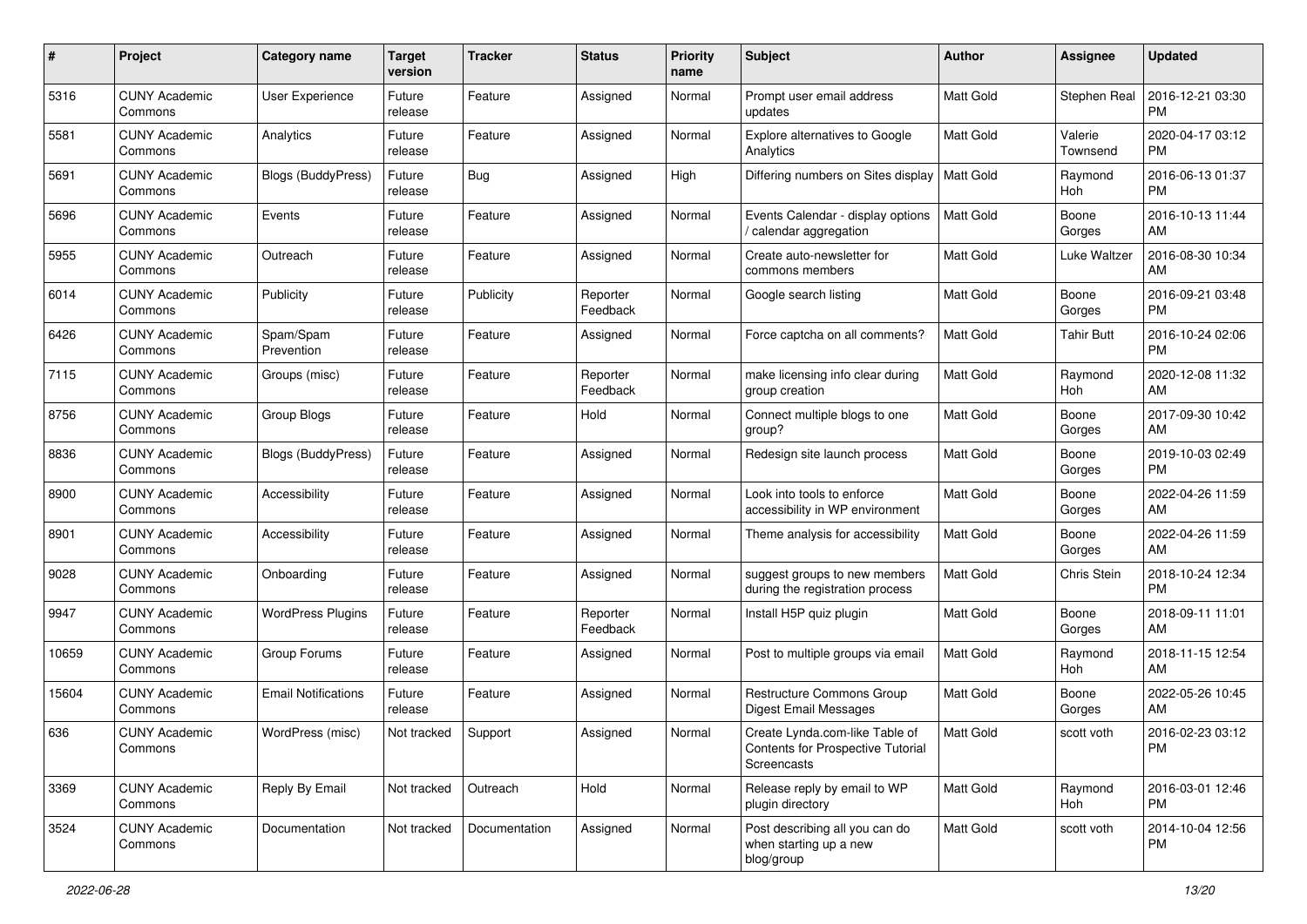| #     | Project                         | <b>Category name</b>       | <b>Target</b><br>version | <b>Tracker</b> | <b>Status</b>        | <b>Priority</b><br>name | <b>Subject</b>                                                                        | Author           | <b>Assignee</b>     | <b>Updated</b>                |
|-------|---------------------------------|----------------------------|--------------------------|----------------|----------------------|-------------------------|---------------------------------------------------------------------------------------|------------------|---------------------|-------------------------------|
| 3657  | <b>CUNY Academic</b><br>Commons | WordPress (misc)           | Not tracked              | Feature        | New                  | Normal                  | Create alert for GC email<br>addresses                                                | Matt Gold        | Matt Gold           | 2016-04-14 11:29<br><b>PM</b> |
| 4027  | <b>CUNY Academic</b><br>Commons | Commons In A Box           | Not tracked              | Design/UX      | Assigned             | Normal                  | Usability review of CBOX update<br>procedures                                         | Matt Gold        | Samantha<br>Raddatz | 2015-05-11 06:36<br><b>PM</b> |
| 4070  | <b>CUNY Academic</b><br>Commons | Analytics                  | Not tracked              | Support        | Assigned             | Normal                  | Request for JITP site analytics                                                       | Matt Gold        | <b>Seth Persons</b> | 2016-02-23 03:09<br><b>PM</b> |
| 4235  | <b>CUNY Academic</b><br>Commons |                            | Not tracked              | Design/UX      | Assigned             | Normal                  | Explore user experience around<br>comments on forum topics vs<br>docs                 | <b>Matt Gold</b> | Samantha<br>Raddatz | 2015-07-21 10:23<br>AM        |
| 4986  | <b>CUNY Academic</b><br>Commons | ZenDesk                    | Not tracked              | Support        | Assigned             | Normal                  | Prepare documentation for<br>Zendesk re web widget                                    | Matt Gold        | Samantha<br>Raddatz | 2016-02-25 03:09<br><b>PM</b> |
| 6115  | <b>CUNY Academic</b><br>Commons | Publicity                  | Not tracked              | Feature        | Assigned             | Normal                  | create digital signage for GC                                                         | Matt Gold        | scott voth          | 2016-10-11 10:09<br><b>PM</b> |
| 6298  | <b>CUNY Academic</b><br>Commons | User Experience            | Not tracked              | Design/UX      | Assigned             | Normal                  | Examine data from survey                                                              | <b>Matt Gold</b> | Margaret<br>Galvan  | 2016-10-14 12:16<br><b>PM</b> |
| 6671  | <b>CUNY Academic</b><br>Commons | Reply By Email             | Not tracked              | Bug            | Assigned             | Normal                  | 'Post too often" RBE error<br>message                                                 | Matt Gold        | Raymond<br>Hoh      | 2016-11-11 09:55<br>AM        |
| 6995  | <b>CUNY Academic</b><br>Commons | Home Page                  | Not tracked              | <b>Bug</b>     | Assigned             | Normal                  | member filter on homepage not<br>working                                              | <b>Matt Gold</b> | Raymond<br>Hoh      | 2016-12-11 09:46<br><b>PM</b> |
| 8666  | <b>CUNY Academic</b><br>Commons | Teaching                   | Not tracked              | Documentation  | Assigned             | Normal                  | Create Teaching on the<br>Commons Resource Page                                       | <b>Matt Gold</b> | Laurie Hurson       | 2019-09-23 03:16<br><b>PM</b> |
| 8837  | <b>CUNY Academic</b><br>Commons |                            | Not tracked              | Feature        | Assigned             | Normal                  | Create a form to request info from<br>people requesting premium<br>themes and plugins | Matt Gold        | Marilyn<br>Weber    | 2017-11-14 03:35<br><b>PM</b> |
| 8898  | <b>CUNY Academic</b><br>Commons | Social Paper               | Not tracked              | Feature        | Assigned             | Normal                  | Usage data on docs and social<br>paper                                                | <b>Matt Gold</b> | <b>Matt Gold</b>    | 2017-11-16 11:32<br>AM        |
| 8902  | <b>CUNY Academic</b><br>Commons | Design                     | Not tracked              | Feature        | Assigned             | Normal                  | Report back on research on<br><b>BuddyPress themes</b>                                | Matt Gold        | Michael Smith       | 2017-11-10 12:31<br><b>PM</b> |
| 8976  | <b>CUNY Academic</b><br>Commons | Reply By Email             | Not tracked              | Feature        | Assigned             | Normal                  | Package RBE new topics<br>posting?                                                    | <b>Matt Gold</b> | Raymond<br>Hoh      | 2017-12-04 02:34<br><b>PM</b> |
| 8991  | <b>CUNY Academic</b><br>Commons | Reply By Email             | Not tracked              | Bug            | Hold                 | Normal                  | RBE duplicate email message<br>issue                                                  | Matt Gold        | Raymond<br>Hoh      | 2018-02-18 08:53<br><b>PM</b> |
| 9015  | <b>CUNY Academic</b><br>Commons | Groups (misc)              | Not tracked              | Outreach       | Assigned             | Normal                  | Email group admins the email<br>addresses of their groups                             | Matt Gold        | Matt Gold           | 2018-01-02 09:54<br>AM        |
| 9941  | <b>CUNY Academic</b><br>Commons | Wiki                       | Not tracked              | Support        | Assigned             | Normal                  | Wiki functionality                                                                    | <b>Matt Gold</b> | Boone<br>Gorges     | 2018-06-26 10:57<br>AM        |
| 9979  | <b>CUNY Academic</b><br>Commons | <b>Email Notifications</b> | Not tracked              | Bug            | Reporter<br>Feedback | Normal                  | Reports of slow email activation<br>emails                                            | Matt Gold        | Boone<br>Gorges     | 2018-08-29 09:40<br><b>PM</b> |
| 10040 | <b>CUNY Academic</b><br>Commons | WordPress (misc)           | Not tracked              | <b>Bug</b>     | Reporter<br>Feedback | Normal                  | User doesn't see full list of themes   Matt Gold                                      |                  | Boone<br>Gorges     | 2018-07-25 10:12<br>AM        |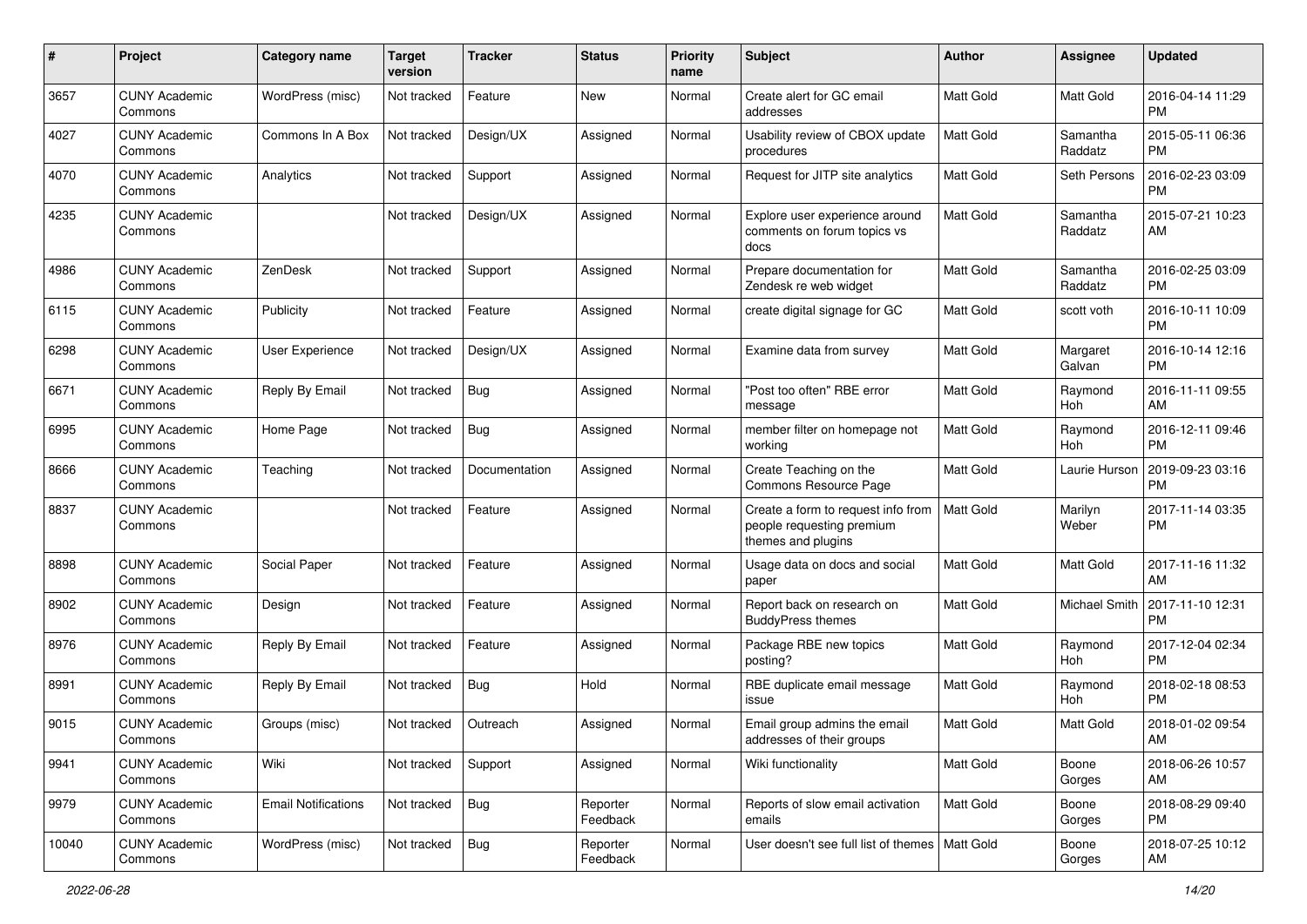| #     | Project                         | <b>Category name</b>    | <b>Target</b><br>version | <b>Tracker</b> | <b>Status</b>        | <b>Priority</b><br>name | <b>Subject</b>                                                                                                                               | <b>Author</b>          | <b>Assignee</b>     | <b>Updated</b>                |
|-------|---------------------------------|-------------------------|--------------------------|----------------|----------------------|-------------------------|----------------------------------------------------------------------------------------------------------------------------------------------|------------------------|---------------------|-------------------------------|
| 13949 | <b>CUNY Academic</b><br>Commons |                         | Not tracked              | Bug            | <b>New</b>           | Normal                  | Continued debugging of runaway<br>MySQL connections                                                                                          | <b>Matt Gold</b>       | Boone<br>Gorges     | 2021-09-14 10:42<br>AM        |
| 481   | <b>CUNY Academic</b><br>Commons | Groups (misc)           | Future<br>release        | Feature        | Assigned             | Normal                  | ability to archive inactive groups<br>and blogs                                                                                              | Michael Mandiberg      | Samantha<br>Raddatz | 2015-11-09 05:56<br><b>PM</b> |
| 9908  | <b>CUNY Academic</b><br>Commons |                         | Not tracked              | Feature        | <b>New</b>           | Normal                  | Is it possible to send email<br>updates to users (or an email<br>address not on the list) for only a<br>single page AFTER being<br>prompted? | <b>Michael Shields</b> | scott voth          | 2018-06-11 01:34<br><b>PM</b> |
| 2167  | <b>CUNY Academic</b><br>Commons | WordPress (misc)        | Future<br>release        | <b>Bug</b>     | Assigned             | Normal                  | <b>CAC-Livestream Plugin Issues</b>                                                                                                          | Michael Smith          | Dominic<br>Giglio   | 2015-01-02 03:06<br><b>PM</b> |
| 3458  | <b>CUNY Academic</b><br>Commons | Groups (misc)           | Future<br>release        | Feature        | Assigned             | Normal                  | Filter Members of Group by<br>Campus                                                                                                         | Michael Smith          | Samantha<br>Raddatz | 2014-09-26 08:32<br><b>PM</b> |
| 3506  | <b>CUNY Academic</b><br>Commons | Publicity               | 1.7                      | Publicity      | <b>New</b>           | Normal                  | Prepare 1.7 email messaging                                                                                                                  | Micki Kaufman          | Micki<br>Kaufman    | 2014-10-01 12:36<br><b>PM</b> |
| 3509  | <b>CUNY Academic</b><br>Commons | Publicity               | 1.7                      | Publicity      | <b>New</b>           | Normal                  | Create 1.7 digital signage imagery                                                                                                           | Micki Kaufman          | Marilyn<br>Weber    | 2014-10-01 12:40<br><b>PM</b> |
| 3510  | <b>CUNY Academic</b><br>Commons | Publicity               | 1.7                      | Publicity      | Assigned             | Normal                  | Post on the News Blog re: 'My<br>Commons'                                                                                                    | Micki Kaufman          | Sarah<br>Morgano    | 2014-10-15 11:18<br>AM        |
| 3511  | <b>CUNY Academic</b><br>Commons | Publicity               | 1.7                      | Publicity      | Assigned             | Normal                  | Social media for 1.7                                                                                                                         | Micki Kaufman          | Sarah<br>Morgano    | 2014-10-14 03:32<br><b>PM</b> |
| 2753  | <b>CUNY Academic</b><br>Commons | <b>Public Portfolio</b> | Future<br>release        | Feature        | <b>New</b>           | Normal                  | Create actual actual tagification in<br>academic interests and other<br>fields                                                               | Micki Kaufman          | Boone<br>Gorges     | 2015-01-05 08:52<br><b>PM</b> |
| 2754  | <b>CUNY Academic</b><br>Commons | Design                  | Future<br>release        | Feature        | Assigned             | Normal                  | Determine strategy for CAC logo<br>handling in top header                                                                                    | Micki Kaufman          | Chris Stein         | 2015-01-05 08:53<br><b>PM</b> |
| 3475  | <b>CUNY Academic</b><br>Commons | Events                  | Future<br>release        | Feature        | Assigned             | Normal                  | Request to add plugin to<br>streamline room<br>booking/appointment booking                                                                   | Naomi Barrettara       | Boone<br>Gorges     | 2014-12-01 05:14<br><b>PM</b> |
| 9346  | <b>CUNY Academic</b><br>Commons | WordPress (misc)        | Not tracked              | <b>Bug</b>     | <b>New</b>           | Normal                  | Clone cetls.bmcc.cuny.edu for<br>development                                                                                                 | Owen Roberts           | Raymond<br>Hoh      | 2018-03-06 05:35<br><b>PM</b> |
| 6665  | <b>CUNY Academic</b><br>Commons |                         | Not tracked              | Publicity      | New                  | Normal                  | Dead Link in 1.10 announcement<br>post                                                                                                       | Paige Dupont           | <b>Stephen Real</b> | 2016-12-01 03:11<br><b>PM</b> |
| 11449 | <b>CUNY Academic</b><br>Commons | WordPress - Media       | Not tracked              | Support        | Reporter<br>Feedback | Normal                  | Cloning Media Library for JITP<br>from Staging to Production Site                                                                            | <b>Patrick DeDauw</b>  | Boone<br>Gorges     | 2019-05-13 12:00<br><b>PM</b> |
| 14483 | <b>CUNY Academic</b><br>Commons | WordPress - Media       | Not tracked              | <b>Bug</b>     | Reporter<br>Feedback | Normal                  | Wordpress PDF Embed Stopped<br>Working after JITP Media Clone                                                                                | <b>Patrick DeDauw</b>  | Boone<br>Gorges     | 2021-05-20 01:51<br><b>PM</b> |
| 8675  | <b>CUNY Academic</b><br>Commons | User Onboarding         | Future<br>release        | Bug            | Reporter<br>Feedback | Low                     | Add new User search screen calls<br>for the input of email address but<br>doesn't work with one                                              | Paul Hebert            | Boone<br>Gorges     | 2017-10-11 11:17<br>AM        |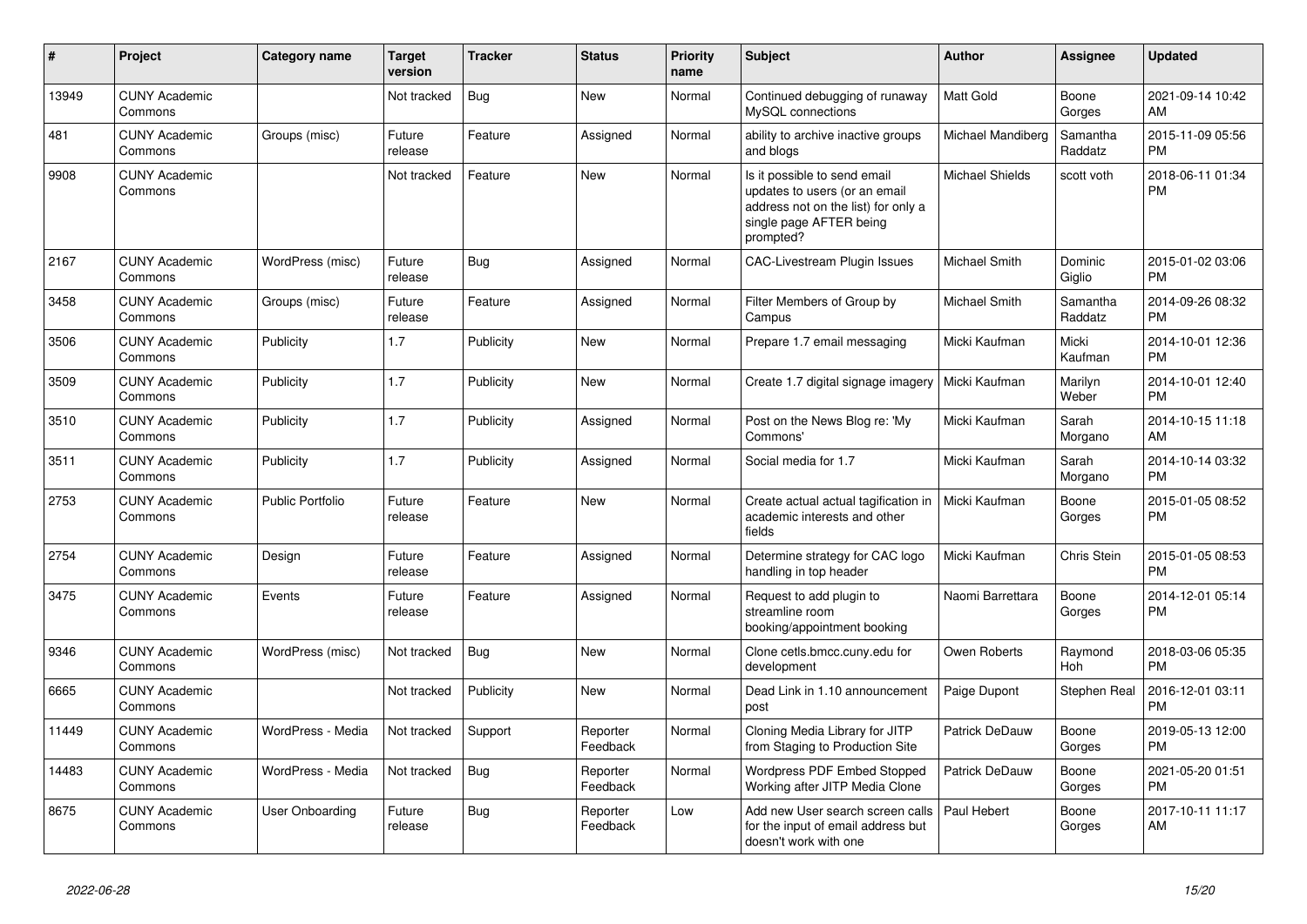| #     | Project                         | <b>Category name</b>     | <b>Target</b><br>version | <b>Tracker</b> | <b>Status</b>                       | <b>Priority</b><br>name | <b>Subject</b>                                                             | <b>Author</b>           | <b>Assignee</b>     | <b>Updated</b>                |
|-------|---------------------------------|--------------------------|--------------------------|----------------|-------------------------------------|-------------------------|----------------------------------------------------------------------------|-------------------------|---------------------|-------------------------------|
| 16312 | <b>CUNY Academic</b><br>Commons | <b>WordPress Plugins</b> | 2.0.2                    | <b>Bug</b>     | Staged for<br>Production<br>Release | Normal                  | Remove VaultPress plug-in                                                  | Raffi<br>Khatchadourian | Raymond<br>Hoh      | 2022-06-28 08:44<br><b>PM</b> |
| 14792 | <b>CUNY Academic</b><br>Commons |                          |                          | <b>Bug</b>     | <b>New</b>                          | Normal                  | Inconsistent email notifications<br>from gravity forms                     | Raffi<br>Khatchadourian |                     | 2021-10-04 01:50<br><b>PM</b> |
| 15516 | <b>CUNY Academic</b><br>Commons | <b>WordPress Plugins</b> |                          | Bug            | Reporter<br>Feedback                | Normal                  | Can't publish or save draft of post<br>on wordpress.com                    | Raffi<br>Khatchadourian | Raymond<br>Hoh      | 2022-03-02 05:52<br><b>PM</b> |
| 16290 | <b>CUNY Academic</b><br>Commons |                          |                          | Feature        | Reporter<br>Feedback                | Normal                  | Add Table Of Contents Block<br>plug-in                                     | Raffi<br>Khatchadourian |                     | 2022-06-24 10:26<br>AM        |
| 16294 | <b>CUNY Academic</b><br>Commons |                          |                          | <b>Bug</b>     | <b>New</b>                          | Urgent                  | CAC is down                                                                | Raffi<br>Khatchadourian |                     | 2022-06-27 02:00<br><b>PM</b> |
| 16314 | <b>CUNY Academic</b><br>Commons |                          |                          | Feature        | <b>New</b>                          | Normal                  | Install Multicollab plug-in?                                               | Raffi<br>Khatchadourian |                     | 2022-06-28 05:52<br><b>PM</b> |
| 5182  | <b>CUNY Academic</b><br>Commons | Social Paper             | Future<br>release        | Design/UX      | <b>New</b>                          | Normal                  | "Publishing" a private paper on<br>social paper?                           | Raffi<br>Khatchadourian | Boone<br>Gorges     | 2016-10-13 04:12<br><b>PM</b> |
| 5183  | <b>CUNY Academic</b><br>Commons | Social Paper             | Future<br>release        | Design/UX      | <b>New</b>                          | Normal                  | Creating a new paper when<br>viewing an existing paper                     | Raffi<br>Khatchadourian | Samantha<br>Raddatz | 2016-02-02 12:09<br><b>PM</b> |
| 8498  | <b>CUNY Academic</b><br>Commons | <b>WordPress Plugins</b> | Future<br>release        | Feature        | <b>New</b>                          | Low                     | <b>Gravity Forms Email Users</b>                                           | Raffi<br>Khatchadourian | <b>Matt Gold</b>    | 2017-10-13 12:58<br><b>PM</b> |
| 9420  | <b>CUNY Academic</b><br>Commons | cuny.is                  | Not tracked              | Feature        | <b>New</b>                          | Normal                  | Request for http://cuny.is/streams                                         | Raffi<br>Khatchadourian | Marilyn<br>Weber    | 2018-04-02 10:08<br>AM        |
| 11077 | <b>CUNY Academic</b><br>Commons | Events                   | Not tracked              | Feature        | Reporter<br>Feedback                | Normal                  | Show event category description<br>in event list view                      | Raffi<br>Khatchadourian |                     | 2019-02-12 10:38<br><b>PM</b> |
| 15242 | <b>CUNY Academic</b><br>Commons | Performance              | Not tracked              | Bug            | Reporter<br>Feedback                | Normal                  | Slugist site                                                               | Raffi<br>Khatchadourian | Boone<br>Gorges     | 2022-02-07 11:14<br>AM        |
| 16296 | <b>CUNY Academic</b><br>Commons | Home Page                | 2.0.2                    | <b>Bug</b>     | Staged for<br>Production<br>Release | Normal                  | "Visit Profile" link on Member<br>Directory page doesn't work<br>properly  | Raymond Hoh             | Raymond<br>Hoh      | 2022-06-24 07:54<br><b>PM</b> |
| 16313 | <b>CUNY Academic</b><br>Commons | Social Paper             | 2.0.2                    | <b>Bug</b>     | Staged for<br>Production<br>Release | Normal                  | "My Papers" admin nav should be<br>removed for users without any<br>papers | Raymond Hoh             | Raymond<br>Hoh      | 2022-06-28 06:14<br><b>PM</b> |
| 14908 | <b>CUNY Academic</b><br>Commons | Performance              |                          | Bug            | New                                 | Normal                  | Stale object cache on cdev                                                 | Raymond Hoh             | Boone<br>Gorges     | 2021-12-07 09:45<br>AM        |
| 16177 | <b>CUNY Academic</b><br>Commons | Reply By Email           |                          | Bug            | <b>New</b>                          | Normal                  | Switch to Inbound mode for RBE                                             | Raymond Hoh             | Raymond<br>Hoh      | 2022-05-30 04:32<br><b>PM</b> |
| 16255 | <b>CUNY Academic</b><br>Commons | WordPress (misc)         |                          | Bug            | <b>New</b>                          | Normal                  | Need to define 'MULTISITE'<br>constant in wp-config.php                    | Raymond Hoh             |                     | 2022-06-19 09:31<br>AM        |
| 3691  | <b>CUNY Academic</b><br>Commons | <b>WordPress Plugins</b> | Future<br>release        | <b>Bug</b>     | <b>New</b>                          | Normal                  | <b>WPMU Domain Mapping</b><br>Debugging on cdev                            | Raymond Hoh             | <b>Matt Gold</b>    | 2014-12-12 09:04<br>AM        |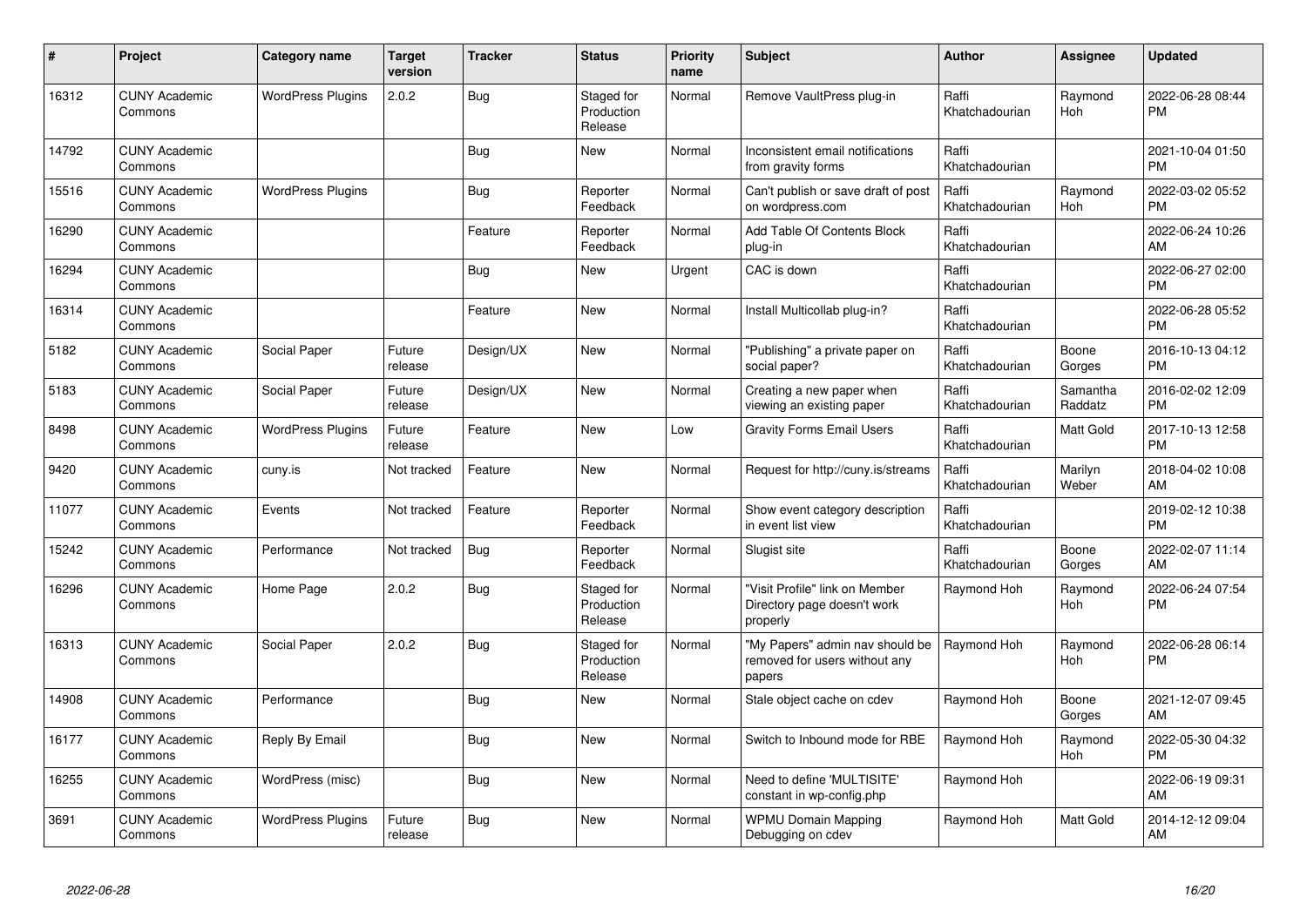| #     | Project                         | Category name            | <b>Target</b><br>version | <b>Tracker</b> | <b>Status</b>        | <b>Priority</b><br>name | <b>Subject</b>                                                  | <b>Author</b>    | Assignee              | <b>Updated</b>                |
|-------|---------------------------------|--------------------------|--------------------------|----------------|----------------------|-------------------------|-----------------------------------------------------------------|------------------|-----------------------|-------------------------------|
| 3939  | <b>CUNY Academic</b><br>Commons | <b>WordPress Plugins</b> | Future<br>release        | Bug            | Hold                 | Normal                  | Activity stream support for<br>Co-Authors Plus plugin           | Raymond Hoh      | Raymond<br>Hoh        | 2015-11-09 06:13<br><b>PM</b> |
| 11243 | <b>CUNY Academic</b><br>Commons | BuddyPress (misc)        | Future<br>release        | Bug            | <b>New</b>           | Normal                  | Audit bp-custom.php                                             | Raymond Hoh      | Raymond<br>Hoh        | 2022-04-26 11:59<br>AM        |
| 14496 | <b>CUNY Academic</b><br>Commons | Domain Mapping           | Future<br>release        | Bug            | <b>New</b>           | Normal                  | Mapped domain SSO uses<br>third-party cookies                   | Raymond Hoh      | Raymond<br><b>Hoh</b> | 2021-05-24 04:03<br><b>PM</b> |
| 14983 | <b>CUNY Academic</b><br>Commons | WordPress (misc)         | Not tracked              | Support        | Reporter<br>Feedback | Normal                  | 'Read More" tag not working                                     | Rebecca Krisel   | Raymond<br>Hoh        | 2021-11-23 01:17<br><b>PM</b> |
| 58    | <b>CUNY Academic</b><br>Commons | BuddyPress (misc)        | Future<br>release        | Feature        | Assigned             | Low                     | Make member search sortable by<br>last name                     | Roberta Brody    | Boone<br>Gorges       | 2010-08-26 02:38<br><b>PM</b> |
| 4221  | <b>CUNY Academic</b><br>Commons | Group Forums             | Future<br>release        | Design/UX      | Assigned             | Normal                  | Add 'Number of Posts' display<br>option to Forum page           | Samantha Raddatz | Samantha<br>Raddatz   | 2015-06-26 02:21<br><b>PM</b> |
| 4222  | <b>CUNY Academic</b><br>Commons | <b>User Experience</b>   | Future<br>release        | Design/UX      | <b>New</b>           | Normal                  | Add information to 'Delete<br>Account' page                     | Samantha Raddatz | scott voth            | 2015-06-26 11:35<br>AM        |
| 4225  | <b>CUNY Academic</b><br>Commons | DiRT Integration         | Future<br>release        | Design/UX      | <b>New</b>           | Normal                  | Add information to DIRT page (in<br>Create a Group)             | Samantha Raddatz | <b>Matt Gold</b>      | 2015-06-26 03:14<br><b>PM</b> |
| 4226  | <b>CUNY Academic</b><br>Commons | <b>BuddyPress Docs</b>   | Future<br>release        | Design/UX      | <b>New</b>           | Normal                  | Add option to connect a Doc with<br>a Group                     | Samantha Raddatz | Samantha<br>Raddatz   | 2015-09-09 04:08<br><b>PM</b> |
| 4253  | <b>CUNY Academic</b><br>Commons | <b>Public Portfolio</b>  | Future<br>release        | Design/UX      | <b>New</b>           | Normal                  | Encourage users to add portfolio<br>content                     | Samantha Raddatz | Samantha<br>Raddatz   | 2015-07-07 11:32<br>AM        |
| 4592  | <b>CUNY Academic</b><br>Commons | Events                   | Future<br>release        | Design/UX      | <b>New</b>           | Normal                  | Event Creation - Venue Dropdown<br>Slow                         | Samantha Raddatz | Boone<br>Gorges       | 2015-09-14 04:56<br><b>PM</b> |
| 4622  | <b>CUNY Academic</b><br>Commons | <b>Public Portfolio</b>  | Future<br>release        | Design/UX      | <b>New</b>           | Normal                  | <b>Profile Visibility Settings</b>                              | Samantha Raddatz | Samantha<br>Raddatz   | 2015-09-21 12:18<br><b>PM</b> |
| 5298  | <b>CUNY Academic</b><br>Commons |                          | Not tracked              | Publicity      | <b>New</b>           | Normal                  | Survey Pop-Up Text                                              | Samantha Raddatz | Samantha<br>Raddatz   | 2016-03-22 12:27<br><b>PM</b> |
| 585   | <b>CUNY Academic</b><br>Commons | Group Forums             | Future<br>release        | Feature        | Assigned             | Normal                  | Merge Forum Topics                                              | Sarah Morgano    | Boone<br>Gorges       | 2011-07-06 04:11<br><b>PM</b> |
| 1888  | <b>CUNY Academic</b><br>Commons | Home Page                | Future<br>release        | Feature        | Assigned             | Normal                  | Refactor BP MPO Activity Filter to<br>support proper pagination | Sarah Morgano    | Boone<br>Gorges       | 2014-05-01 07:11<br><b>PM</b> |
| 5826  | <b>CUNY Academic</b><br>Commons | <b>WordPress Plugins</b> | Future<br>release        | Support        | Reporter<br>Feedback | Normal                  | Remove Subscription Options<br>plugin from directory            | Sarah Morgano    | Sarah<br>Morgano      | 2016-10-21 04:14<br><b>PM</b> |
| 11496 | <b>CUNY Academic</b><br>Commons | <b>Public Portfolio</b>  | 1.15.2                   | Support        | <b>New</b>           | Normal                  | Replace Twitter Icon on Member<br>Portfolio page                | scott voth       | Boone<br>Gorges       | 2019-06-06 01:03<br><b>PM</b> |
| 15767 | <b>CUNY Academic</b><br>Commons | WordPress (misc)         |                          | Support        | <b>New</b>           | Normal                  | Site loading slowly                                             | scott voth       | Boone<br>Gorges       | 2022-04-04 08:56<br><b>PM</b> |
| 16245 | <b>CUNY Academic</b><br>Commons | WordPress (misc)         |                          | Bug            | Reporter<br>Feedback | Normal                  | Save Button missing on<br>WordPress Profile page                | scott voth       | Raymond<br>Hoh        | 2022-06-16 03:09<br>PM        |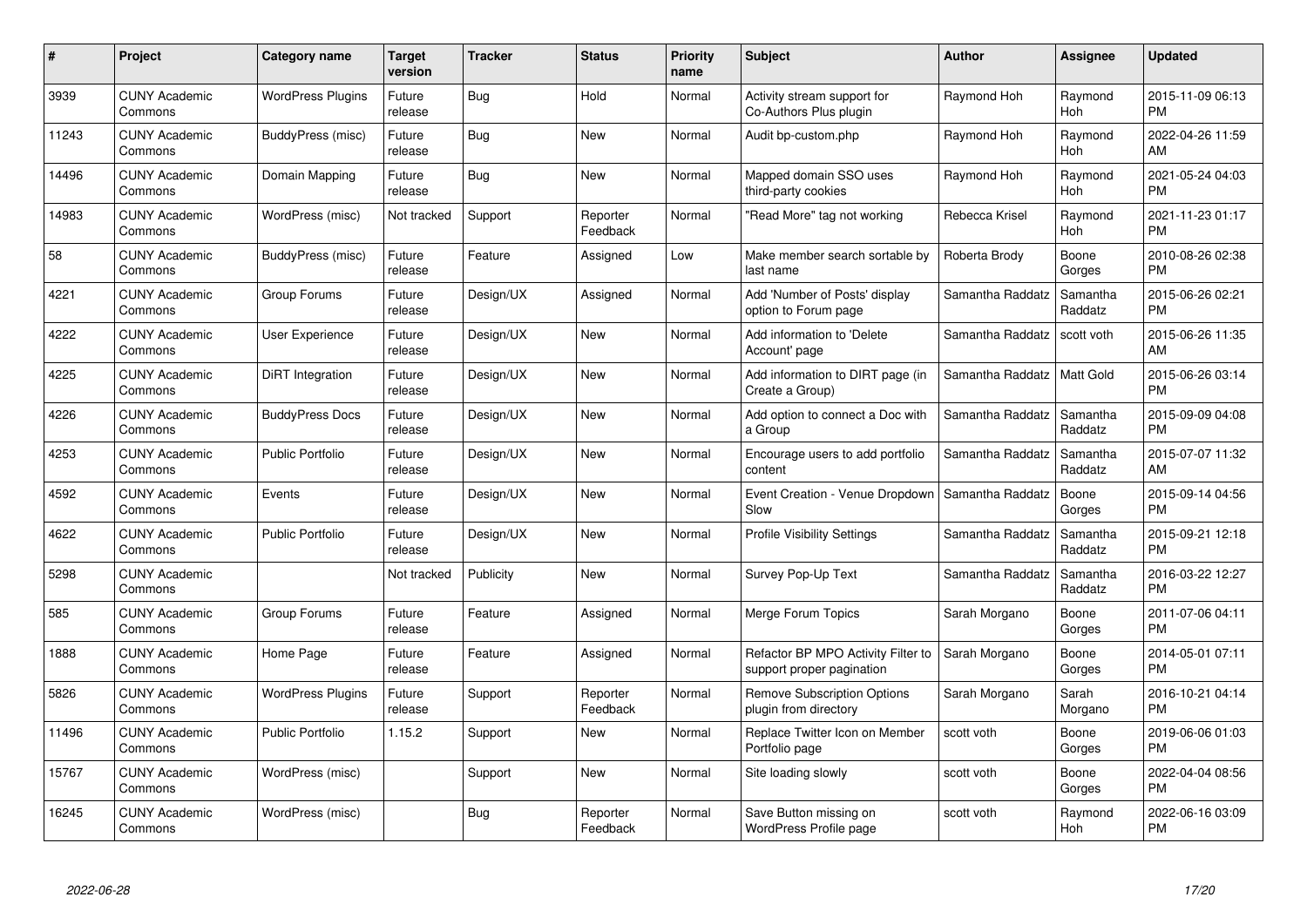| #     | Project                         | <b>Category name</b>     | <b>Target</b><br>version | <b>Tracker</b> | <b>Status</b>        | <b>Priority</b><br>name | Subject                                                                              | Author     | <b>Assignee</b>    | <b>Updated</b>                |
|-------|---------------------------------|--------------------------|--------------------------|----------------|----------------------|-------------------------|--------------------------------------------------------------------------------------|------------|--------------------|-------------------------------|
| 13946 | <b>CUNY Academic</b><br>Commons | <b>WordPress Plugins</b> | 2.1.0                    | Support        | Assigned             | Normal                  | Custom Embed handler For<br>OneDrive files                                           | scott voth | Raymond<br>Hoh     | 2022-05-26 10:46<br>AM        |
| 519   | <b>CUNY Academic</b><br>Commons | <b>BuddyPress Docs</b>   | Future<br>release        | Feature        | Assigned             | Low                     | TOC for individual docs - for new<br>BP "wiki-like" plugin                           | scott voth | Boone<br>Gorges    | 2015-11-09 05:54<br><b>PM</b> |
| 3492  | <b>CUNY Academic</b><br>Commons | <b>WordPress Themes</b>  | Future<br>release        | Support        | Assigned             | Normal                  | Add CBOX theme to the<br>Commons                                                     | scott voth | Raymond<br>Hoh     | 2014-10-08 05:55<br><b>PM</b> |
| 4438  | <b>CUNY Academic</b><br>Commons | Events                   | Future<br>release        | Bug            | Assigned             | Normal                  | Events Calendar - Export<br><b>Recurring Events</b>                                  | scott voth | Daniel Jones       | 2016-05-23 04:25<br><b>PM</b> |
| 4535  | <b>CUNY Academic</b><br>Commons | My Commons               | Future<br>release        | Bug            | New                  | Low                     | My Commons filter issue                                                              | scott voth | Raymond<br>Hoh     | 2015-09-01 11:17<br>AM        |
| 5827  | <b>CUNY Academic</b><br>Commons | <b>Public Portfolio</b>  | Future<br>release        | Bug            | Assigned             | Normal                  | Academic Interests square<br>bracket links not working                               | scott voth | Chris Stein        | 2016-08-11 11:59<br><b>PM</b> |
| 10226 | <b>CUNY Academic</b><br>Commons | Courses                  | Future<br>release        | Feature        | <b>New</b>           | Normal                  | Add "My Courses" to drop down<br>list                                                | scott voth | Boone<br>Gorges    | 2021-11-19 12:42<br><b>PM</b> |
| 10354 | <b>CUNY Academic</b><br>Commons | <b>Public Portfolio</b>  | Future<br>release        | Feature        | <b>New</b>           | Normal                  | Opt out of Having a Profile Page                                                     | scott voth | Chris Stein        | 2020-05-12 10:43<br>AM        |
| 11531 | <b>CUNY Academic</b><br>Commons | Events                   | Future<br>release        | Feature        | New                  | Normal                  | Main Events calendar should<br>include non-public events that<br>user has access to  | scott voth | Boone<br>Gorges    | 2019-06-11 10:00<br>AM        |
| 11788 | <b>CUNY Academic</b><br>Commons | <b>WordPress Plugins</b> | Future<br>release        | Support        | Reporter<br>Feedback | Normal                  | Plugin Request - Browse Aloud                                                        | scott voth |                    | 2019-09-24 08:42<br>AM        |
| 11860 | <b>CUNY Academic</b><br>Commons | Registration             | Future<br>release        | Feature        | New                  | Normal                  | Ensure Students Are Aware They<br>Can Use Aliases At Registration                    | scott voth |                    | 2019-09-24 08:46<br>AM        |
| 12573 | <b>CUNY Academic</b><br>Commons | <b>WordPress Plugins</b> | Future<br>release        | <b>Bug</b>     | <b>New</b>           | Normal                  | <b>CommentPress Core Issues</b>                                                      | scott voth |                    | 2020-03-24 04:32<br><b>PM</b> |
| 14113 | <b>CUNY Academic</b><br>Commons | WordPress (misc)         | Future<br>release        | <b>Bug</b>     | Hold                 | Normal                  | Block Editor Not Working on this<br>page - Json error                                | scott voth | Boone<br>Gorges    | 2021-03-05 11:01<br>AM        |
| 9515  | <b>CUNY Academic</b><br>Commons | <b>WordPress Plugins</b> | Not tracked              | <b>Bug</b>     | Reporter<br>Feedback | Normal                  | Text to Speech plugin - "More<br>Slowly" checkbox not working                        | scott voth | Boone<br>Gorges    | 2018-06-13 02:26<br><b>PM</b> |
| 10839 | <b>CUNY Academic</b><br>Commons | About page               | Not tracked              | Support        | New                  | Normal                  | <b>Mission Statement Needs</b><br>Revision                                           | scott voth | Matt Gold          | 2018-12-26 10:58<br>AM        |
| 10982 | <b>CUNY Academic</b><br>Commons | Domain Mapping           | Not tracked              | Support        | Reporter<br>Feedback | Normal                  | <b>CNAME</b> question                                                                | scott voth |                    | 2019-01-22 04:29<br><b>PM</b> |
| 11386 | <b>CUNY Academic</b><br>Commons | WordPress - Media        | Not tracked              | Support        | Reporter<br>Feedback | Normal                  | disappearing images                                                                  | scott voth | Boone<br>Gorges    | 2019-05-14 10:32<br>AM        |
| 11393 | <b>CUNY Academic</b><br>Commons |                          | Not tracked              | Publicity      | New                  | Normal                  | After 1.15 release, ceate a hero<br>slide and post about adding a site<br>to a group | scott voth | Patrick<br>Sweeney | 2019-05-14 10:32<br>AM        |
| 11493 | <b>CUNY Academic</b><br>Commons | Domain Mapping           | Not tracked              | Support        | Reporter<br>Feedback | Normal                  | Domain Mapping Request - Talia<br>Schaffer                                           | scott voth | Matt Gold          | 2019-08-06 08:39<br>AM        |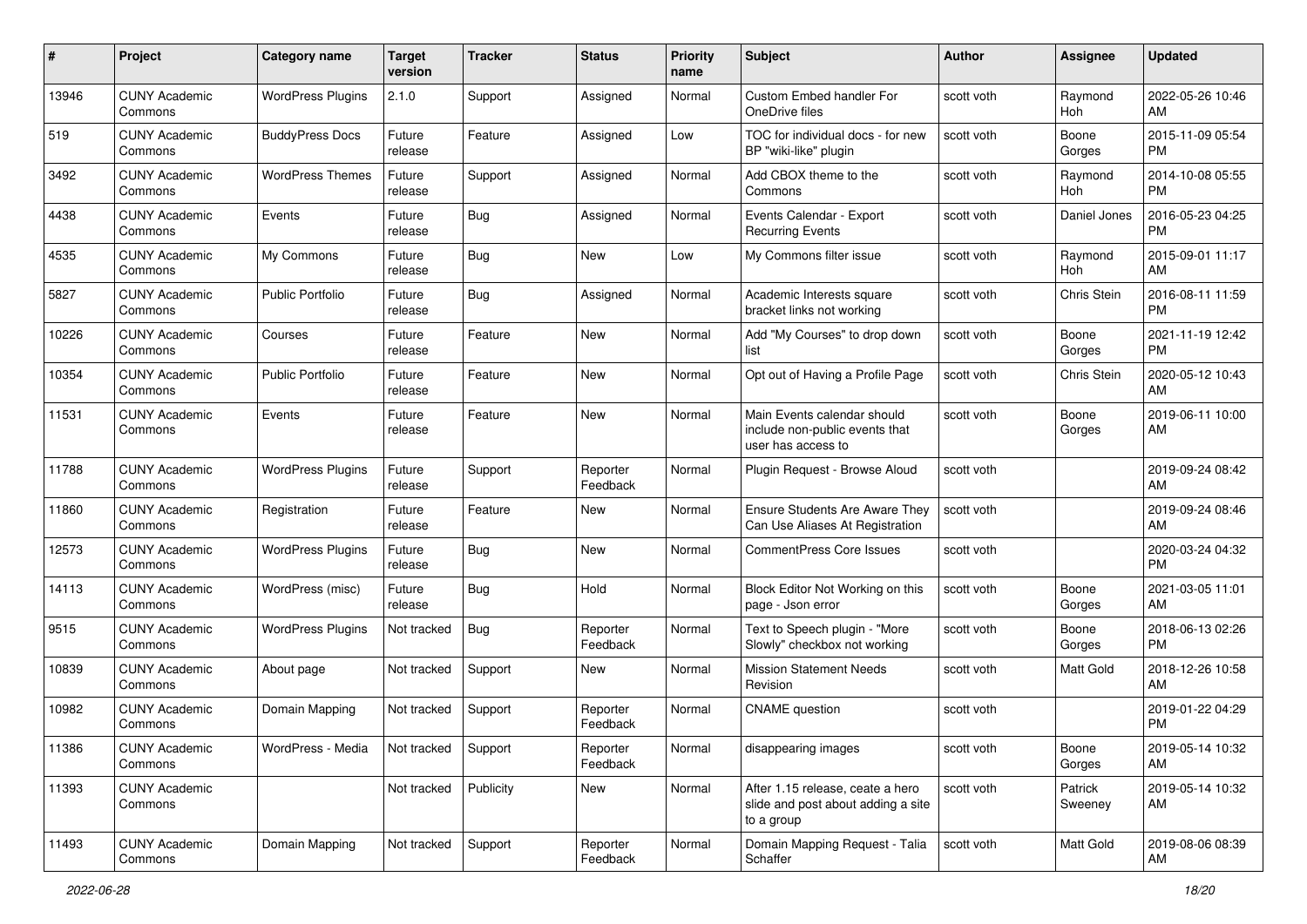| #     | <b>Project</b>                  | <b>Category name</b> | <b>Target</b><br>version | <b>Tracker</b> | <b>Status</b>        | <b>Priority</b><br>name | Subject                                                            | Author               | <b>Assignee</b>       | <b>Updated</b>                |
|-------|---------------------------------|----------------------|--------------------------|----------------|----------------------|-------------------------|--------------------------------------------------------------------|----------------------|-----------------------|-------------------------------|
| 12247 | <b>CUNY Academic</b><br>Commons | Publicity            | Not tracked              | Support        | <b>New</b>           | Normal                  | <b>Screenshot of First Commons</b><br>Homepage                     | scott voth           | scott voth            | 2020-01-14 12:08<br><b>PM</b> |
| 12392 | <b>CUNY Academic</b><br>Commons | Help/Codex           | Not tracked              | Documentation  | <b>New</b>           | Normal                  | <b>Updates to Common Commons</b><br>Questions on Help Page         | scott voth           | Margaret<br>Galvan    | 2020-02-11 10:53<br>AM        |
| 14394 | <b>CUNY Academic</b><br>Commons |                      | Not tracked              | Feature        | <b>New</b>           | Normal                  | Commons News Site - redesign                                       | scott voth           | scott voth            | 2021-09-14 10:46<br>AM        |
| 14994 | <b>CUNY Academic</b><br>Commons | cdev.gc.cuny.edu     | Not tracked              | Support        | In Progress          | Normal                  | Clear Cache on CDEV                                                | scott voth           | Raymond<br><b>Hoh</b> | 2021-12-07 03:51<br><b>PM</b> |
| 10439 | <b>CUNY Academic</b><br>Commons | Design               | 2.1.0                    | Design/UX      | <b>New</b>           | Normal                  | <b>Create Style Guide for Commons</b>                              | Sonja Leix           | Sara Cannon           | 2022-06-28 01:43<br><b>PM</b> |
| 10368 | <b>CUNY Academic</b><br>Commons |                      | Future<br>release        | Feature        | Assigned             | Normal                  | Use ORCID data to populate<br>academic profile page                | Stephen Francoeur    | Boone<br>Gorges       | 2018-09-25 01:53<br><b>PM</b> |
| 11624 | <b>CUNY Academic</b><br>Commons | WordPress (misc)     | Not tracked              | Support        | <b>New</b>           | Normal                  | Change pages into posts or swap<br>database for a Commons site?    | Stephen Klein        | Raymond<br><b>Hoh</b> | 2019-07-09 11:04<br>AM        |
| 4972  | <b>CUNY Academic</b><br>Commons | Analytics            | Not tracked              | <b>Bug</b>     | <b>New</b>           | Normal                  | <b>Newsletter Analytics</b>                                        | Stephen Real         | Matt Gold             | 2015-12-09 12:54<br><b>PM</b> |
| 8440  | <b>CUNY Academic</b><br>Commons | Onboarding           | Not tracked              | <b>Bug</b>     | <b>New</b>           | Normal                  | <b>Create Test Email Accounts for</b><br><b>Onboarding Project</b> | Stephen Real         | Stephen Real          | 2017-08-01 09:49<br><b>PM</b> |
| 9643  | <b>CUNY Academic</b><br>Commons | Publicity            | Not tracked              | Feature        | <b>New</b>           | Normal                  | Create a page on the Commons<br>for logos etc.                     | Stephen Real         | Stephen Real          | 2018-04-24 10:53<br>AM        |
| 14629 | <b>CUNY Academic</b><br>Commons |                      | Not tracked              | <b>Bug</b>     | Reporter<br>Feedback | Normal                  | Possible Post Order Bug?                                           | <b>Syelle Graves</b> |                       | 2021-09-14 10:47<br>AM        |
| 11556 | <b>CUNY Academic</b><br>Commons | Courses              | Not tracked              | <b>Bug</b>     | Reporter<br>Feedback | Normal                  | Instructor name given in course<br>listing                         | Tom Harbison         |                       | 2019-06-25 04:12<br><b>PM</b> |
| 12198 | <b>CUNY Academic</b><br>Commons |                      | Not tracked              | <b>Bug</b>     | Reporter<br>Feedback | Normal                  | Duplicate listing in My Sites                                      | Tom Harbison         |                       | 2019-12-09 05:50<br><b>PM</b> |
| 5679  | <b>CUNY Academic</b><br>Commons | Analytics            | Not tracked              | Feature        | New                  | Normal                  | Logged In Users for GA                                             | Valerie Townsend     | Valerie<br>Townsend   | 2016-06-11 09:49<br>AM        |
| 11968 | JustPublics@365<br>MediaCamp    |                      |                          | Feature        | New                  | Normal                  | Nanoscience Retractable Display<br>Unit                            | Donald Cherry        | Bonnie<br>Eissner     | 2021-02-19 08:50<br>AM        |
| 2571  | <b>NYCDH Community</b><br>Site  |                      |                          | Feature        | Assigned             | Normal                  | Add Google custom search box to<br>homepage                        | <b>Mark Newton</b>   | Raymond<br>Hoh        | 2013-05-18 07:49<br><b>PM</b> |
| 2573  | <b>NYCDH Community</b><br>Site  |                      |                          | Feature        | Reporter<br>Feedback | Normal                  | Add dh nyc twitter list feed to site                               | <b>Mark Newton</b>   | <b>Matt Gold</b>      | 2013-05-16 11:42<br><b>PM</b> |
| 2574  | <b>NYCDH Community</b><br>Site  |                      |                          | Feature        | Assigned             | Normal                  | Add Way to Upload Files to<br>Groups                               | <b>Mark Newton</b>   | Raymond<br>Hoh        | 2013-05-18 07:46<br><b>PM</b> |
| 2576  | <b>NYCDH Community</b><br>Site  |                      |                          | <b>Bug</b>     | Hold                 | Low                     | Test Next Button in Javascript<br><b>Tutorial Under Activities</b> | Mark Newton          | Alex Gil              | 2013-05-18 02:55<br>PM        |